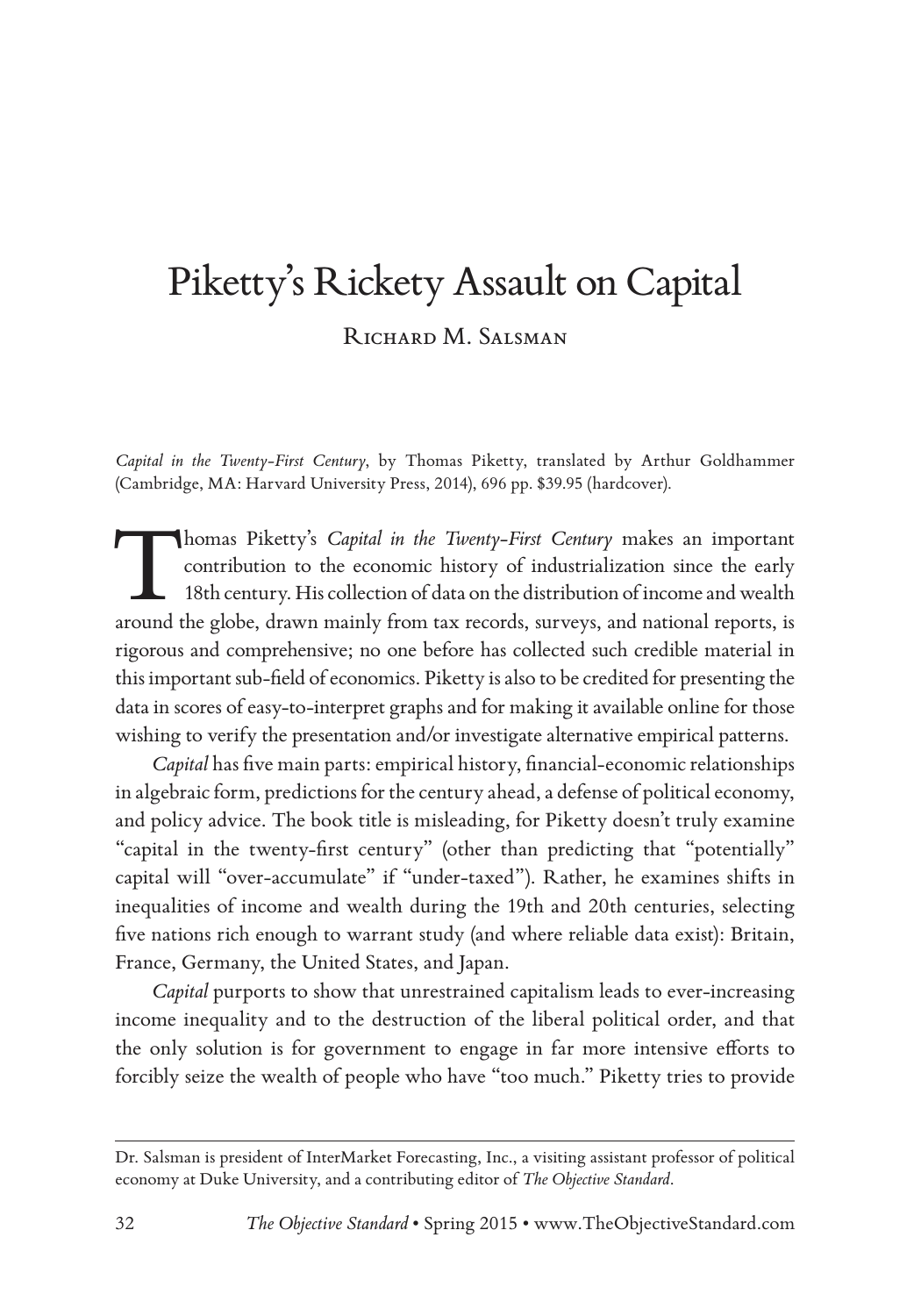an empirical-scientific justification for the egalitarian, welfare-statist aims that have been pushed with increasing intensity in recent decades (in reaction to the Reagan-Thatcher policies of the 1980s and 1990s). Piketty's assertions echo the sympathies long felt by left-wing academics, reflect the Pope's claim that economic inequality is "the root of social evil,"1 and dovetail with Barack Obama's insistence that economic inequality constitutes "the defining challenge of our time."2

The vast compilation of historical data in *Capital* does not explain why it sold eighty thousand copies in its first two months;<sup>3</sup> nor why, in the words of the Economist, it is "the economics book taking the world by storm";<sup>4</sup> nor why scores of publications have released reviews by so many writers who haven't read the book.<sup>5</sup> *Capital* was an instant best seller and is being widely touted because it affirms prevailing biases against unequal wealth in particular and capitalism generally, especially among leftist intellectuals (and even a few conservatives), many of whom praise the book glowingly while interpreting it superficially.

Piketty makes it easy for cursory reviewers to comment quickly and superficially on his long, quantitatively dense book, by summarizing its assertions in an introduction loaded with sweeping, easily digestible verbiage. Many reviewers can be found importing these summations, almost verbatim, into their text. Surely, a book of such influence deserves, instead, a thorough, objective analysis.

Although many people from various political perspectives have reviewed the book, few have questioned Piketty's assertion that economic inequality is unjust. Marxist David Harvey complains that *Capital* doesn't adhere closely enough to Marxian doctrines, but he is pleased that Piketty "demolishes the widely-held view that free market capitalism spreads the wealth around."6 Keynesian Nobel Laureate and *New York Times* essayist Paul Krugman calls it "a magnificent, sweeping meditation on inequality," "truly superb," and "awesome."7 Academia's top newspaper had *Capital* reviewed by an English professor (an unlikely expert in economics) who eagerly declared that Piketty's data set "allows him to deliver a devastating blow to the confidence of many economists that capitalism is a tide that gradually lifts all boats."8 Professor Tyler Cowen of the market-friendly George Mason University sympathizes with the book's anticapitalist tilt, admires how it "attempts something grander than a mere diagnosis of capitalism's ill effects," yet wishes Piketty had offered "a more sensible and practicable policy agenda for reducing inequality."9 Many of today's "bleeding heart" conservatives and libertarians, who suspect that inequality of income and wealth is somehow unjust, merely quibble about Piketty's sources, definitions, math, and tangential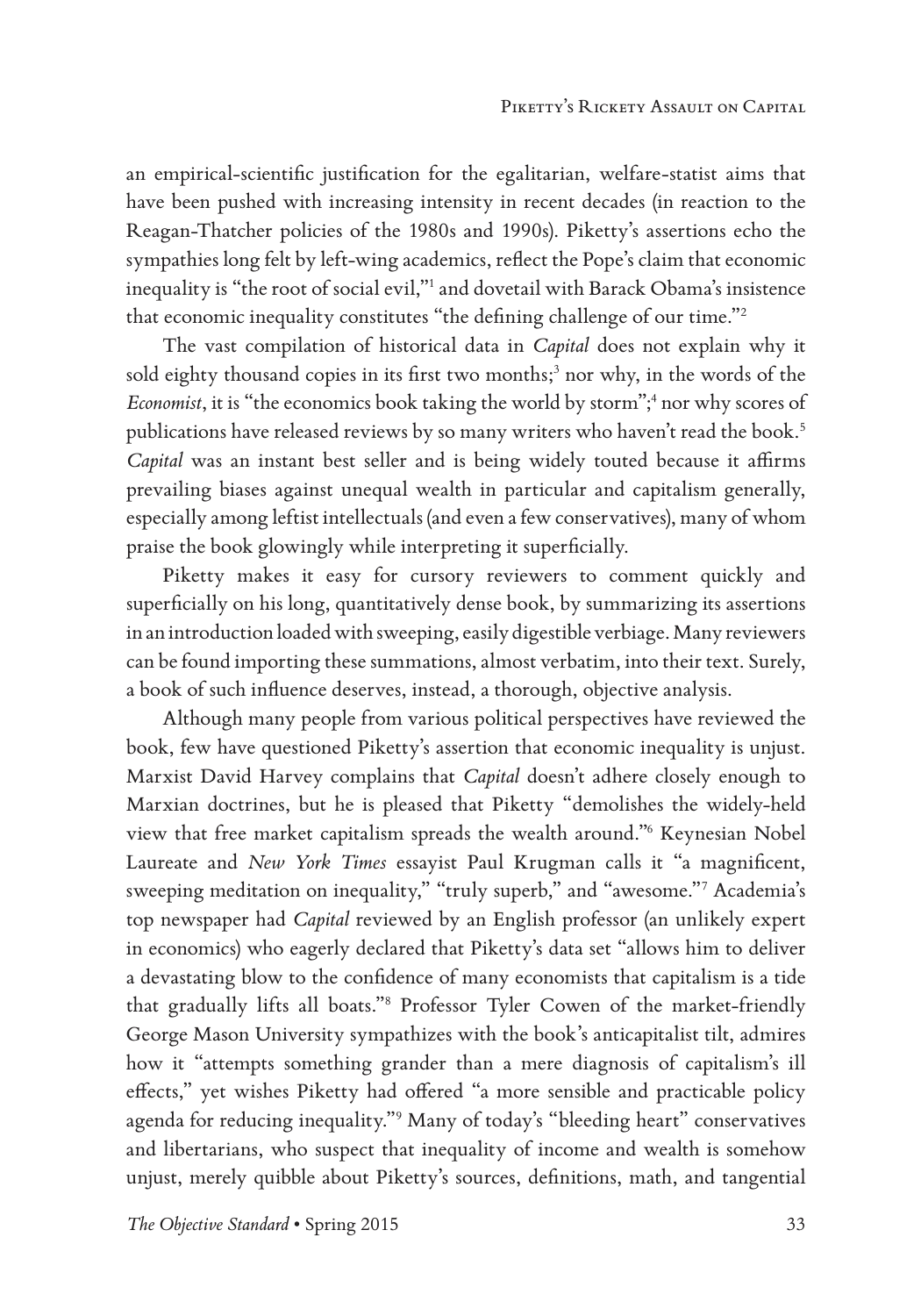literary references,<sup>10</sup> and debate whether his call for massive new tax hikes on those with large incomes or net worth would actually help society's "least advantaged."

The nearly critique-free reception for *Capital* resembles that of an earlier, highly praised tome by the late John Rawls of Harvard (*A Theory of Justice*, 1971), which asserts that inequality of wealth and opportunity is never morally justifiable unless it benefits society's poor or "least advantaged." Not coincidentally, Piketty relies explicitly on Rawls's illiberal, egalitarian premises (pp. 480, 575), and seeks to do in economics what Rawls sought to do in politics: to put forth an argument that refutes capitalism on principle. Piketty knows that Rawls's egalitarian standard (the "difference principle") must permit *some* economic inequality, in part because one can always class groups as "poor" and "least advantaged" in relative terms even if all people generally grow richer. And, like Rawls, Piketty embraces a political ideal necessitating a coercive redistribution of wealth.

## **Addressing Distribution while Ignoring Production**

Despite its better elements, Piketty's work is profoundly flawed, in that neither his data nor his logic supports his economic, political, or ethical claims. The fundamental error in Piketty's book is not that he focuses mainly on the distribution of income and wealth, but that *he severs distribution from production*. Distribution obviously is a legitimate field in political economy; it entails the question of who receives income and wealth, plus how and why they do so. But to study the *distribution* of wealth while ignoring the *origin* of wealth is to err badly, especially when it is recognized that people (and firms) are paid *when and as* they produce and trade. The correct distribution of wealth is inextricably linked to the creation of wealth.11 Absent force or fraud (and apart from charity), people and firms receive economic value from others in exchange for economic value they first produce. In a free market, economic values are created and exchanged voluntarily for other economic values. Even when a person gives someone a gift, he can do so only if he first has produced the good or produced some value with which to trade for it. Piketty ignores or derides the crucial link between production and distribution.

His treatment of income and wealth distribution is further flawed by being overly aggregated in arbitrary classes (the "top 1%," or "top 10%," "bottom quintile," etc.). Although such aggregation can serve as a simplifying analytic device, it also often obscures the individualistic source of innovation and wealth creation. By addressing distribution out of context and presenting collectivized categories of distribution, Piketty feels justified in claiming that unequal wealth isn't truly earned and thus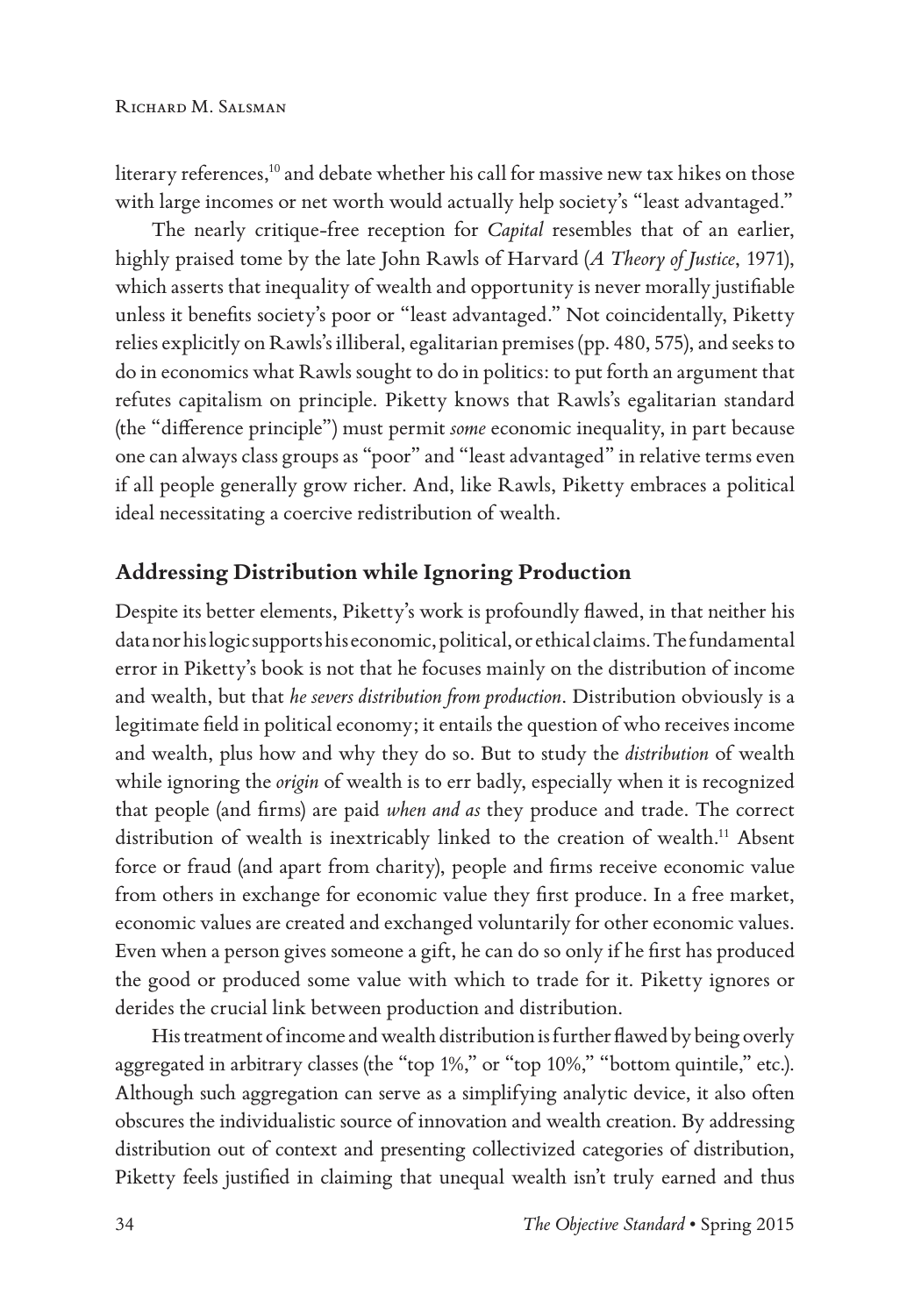can be justly redistributed. Were he to include the context of production he simply couldn't assert such a thing.

### **The Goal: Economic Capital Punishment**

Piketty's ultimate goal is to argue for stricter capital punishment—that is, for even higher tax rates than already exist on capital, capitalists, "rentiers" (bondholders), top executives, and those who've saved wealth over a lifetime and wish to pass their estates to heirs. He claims that capitalism causes excessive capital accumulation, a concentration of wealth in the hands of "nonworkers" receiving "unearned income," and displaces democracy (rule by the majority) with plutocracy (rule by the wealthy). The more capitalism succeeds in accumulating capital and wealth, he contends, the more it extinguishes entrepreneurship and the merit-based society. Absent more punitive taxation of the rich, they'll become richer still and the poor poorer (albeit relatively), while the middle class will stagnate, inequality will "worsen" (being presumed "bad" in the first place), government will become more corrupted (by "plutocrats"), and dispirited "masses" will seek redress by social unrest.

In his own words:

The overall conclusion of this study is that a market economy based on private property, if left to itself, contains powerful forces of convergence [decreasing inequality], associated in particular with the diffusion of knowledge and skills; but it also contains powerful forces of divergence [increasing inequality], which are potentially threatening to democratic societies and to the values of social justice on which they are based. The principle destabilizing force has to do with the fact that the private rate of return on capital, r, can be significantly higher for long periods of time than the rate of growth of income and output, *g*. The inequality *r* > *g* implies that wealth accumulated in the past grows more rapidly than output and wages. This inequality expresses a fundamental logical contradiction. The entrepreneur inevitably tends to become a rentier [bondholder], more and more dominant over those who own nothing but their labor. Once constituted, capital reproduces itself faster than output increases. The past devours the future. The consequences for the long-term dynamics of the wealth distribution are potentially terrifying, especially when one adds that the return on capital varies directly with the size of the initial stake and that the divergence in the wealth distribution is occurring on a global scale. The problem is enormous, and there is no simple solution. Growth can of course be encouraged . . . [but] the right solution is a progressive annual tax on capital. This will make it possible to avoid an endless inegalitarian spiral.  $\dots$  [I]f we are to regain control of capitalism, we must bet everything on democracy [and] develop new forms of governance and shared ownership intermediate between public and private ownership. (pp. 571–73)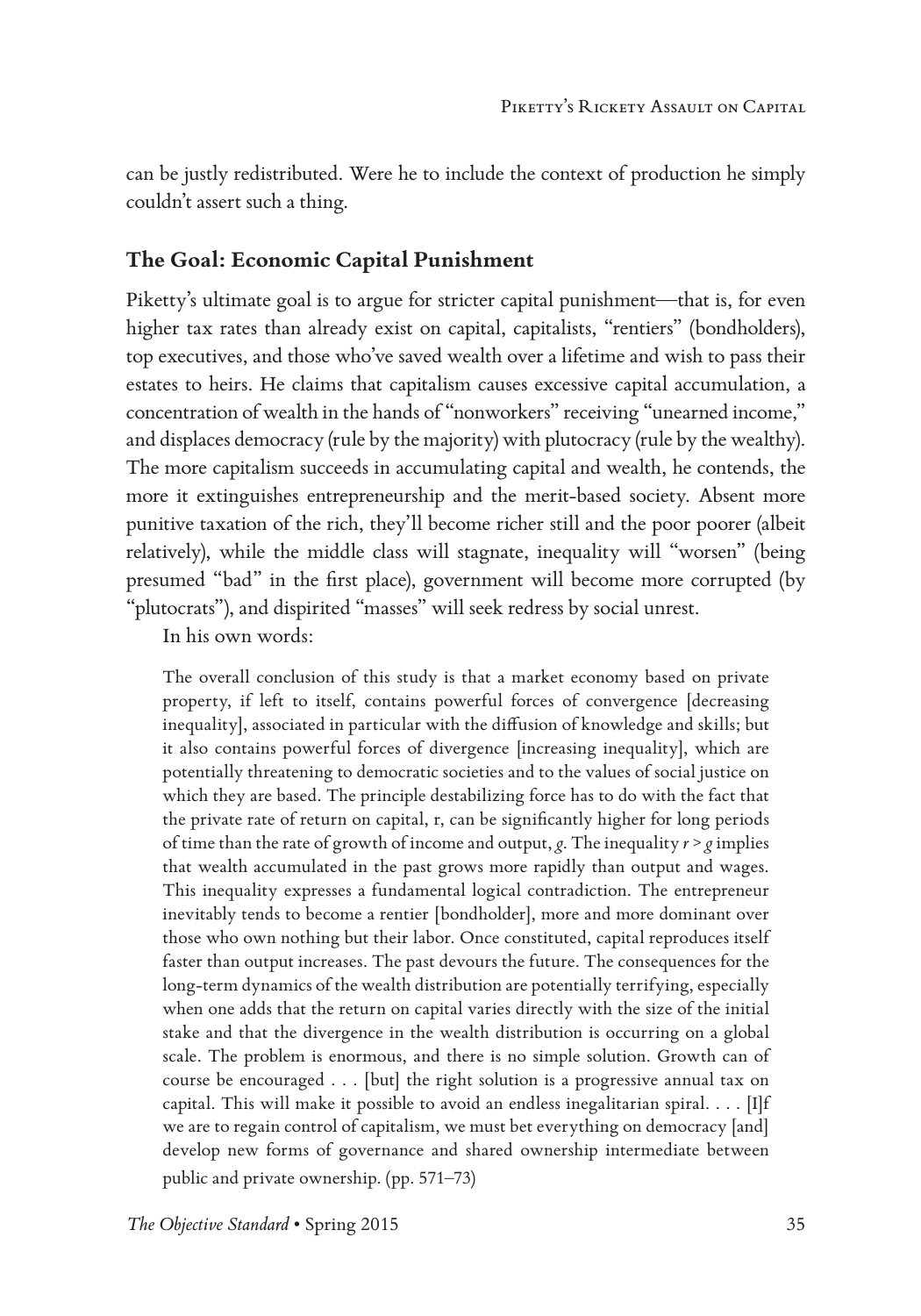#### And:

When the rate of return on capital (r) significantly exceeds the growth rate of the economy, as it did through much of history and until [the end of] the 19th century, and is likely to be the case again in the 21st century, then it logically follows that inherited wealth grows faster than output and income. . . . Under such conditions, it is almost inevitable that inherited wealth will dominate wealth amassed from a lifetime of labor by a wide margin, and the concentration of capital will attain extremely high levels—levels potentially incompatible with the meritocratic values and principles of social justice fundamental to modern democratic societies. (p. 26)

A social democrat, adviser to the French Socialist Party, and professor at the Paris School of Economics, Piketty concedes that his interpretation is "apocalyptic" (p. 27), yet also warranted, for he finds "potentially terrifying" the prospect of a capitalistic 21st century accumulating too much capital and concentrating too much wealth in the hands of an "undeserving" minority, a world in which inheritance trumps democracy and "the past devours the future." Piketty is not, strictly speaking, a Marxist: he doesn't believe in the labor theory of value (the notion that manual labor alone creates economic value), doesn't contend that excessive capital accumulation will depress the rate of profit (return on capital) toward zero, doesn't endorse public ownership of the means of production, and eschews violent revolution. Yet he agrees with Marx that capitalism is inherently unstable; that capitalists' incomes are "unearned" and ought to be expropriated (but by confiscatory tax rates instead of armed revolution). Also, unlike Marx, who advocated outright communism, Piketty wants a political-economic system that he describes as "shared ownership intermediate between public and private ownership" (p. 573). He'd allow businessmen to retain at least nominal ownership of the means of production, and hopes they'll continue creating wealth even as the state would regulate their businesses, tax their profits, and redistribute their wealth in a system more akin to fascism than communism.

It is revealing (of his ideology) that Piketty so loathes the so-called Gilded Age (1865–1913), those five remarkable decades when production skyrocketed and living standards soared, as industrialists and financiers, free of heavy taxes and heavy regulations, and using sound, gold-based money, founded new firms, built new industries, and erected opulent mansions (348–50). Capital accumulated and inequality grew in that age, but so did incomes broadly. In contrast, Piketty loves the three decades of 1914–1945, when inequality plummeted, as capital was destroyed by two world wars, the Great Depression, and the more onerous tax rates, inflation, and regulations associated with the New Deal welfare state. This was all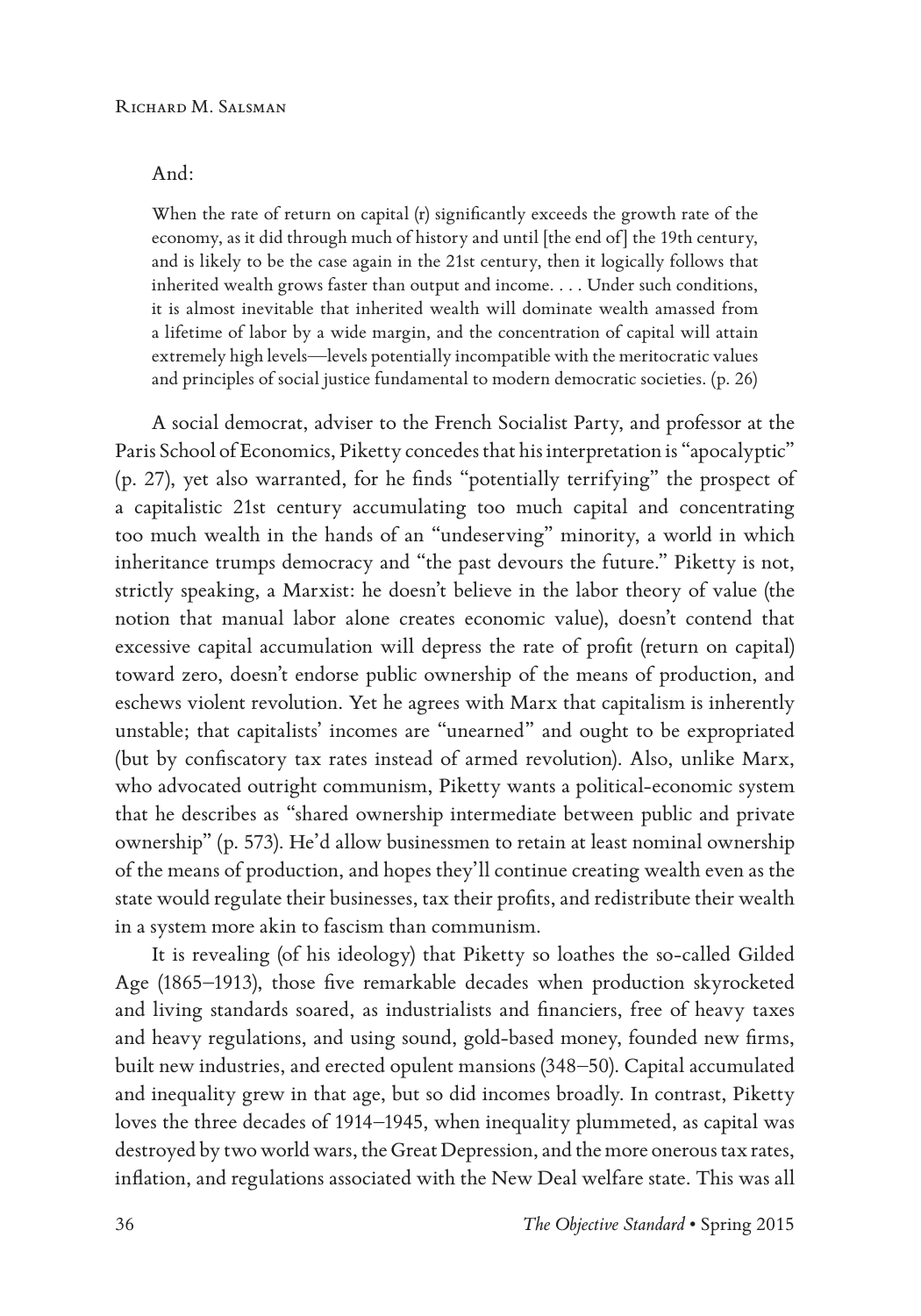a "positive thing," he writes, "in that it reflected in part a deliberate policy choice aimed at reducing—more or less consciously and more or less efficaciously—the market value of assets and the economic power of their owners" (149).

Piketty fears a return to a new Gilded Age, in the 21st century, in which he envisions lazy inheritors feeding off huge bond portfolios, where "the past devours the future." To avert this apocalypse, he advises governments around the globe to devour capital, by imposing annual tax rates of up to 80% on high incomes (pp. 473, 512)—roughly double current tax rates—and up to 10% (also annually) on the net worth of the very wealthy (p. 530). The aim of such high tax rates, Piketty says, isn't to raise funds for state functions, but to radically impede saving, investment, and capital accumulation (the same accumulation that historically has boosted labor productivity and living standards). "The primary goal," he concedes, "is obviously not to raise additional revenue (because these very high [tax] brackets never yield much)"; "it is rather to put an end to such incomes and large estates, which lawmakers have . . . come to regard as unacceptable and economically unproductive" (p. 505). Welfare state governments today extract roughly 40% to 50% of national income from taxes—ten times the share taken a century ago—but Piketty recommends that this take be increased to as high as 75%. He also suggests that governments "establish a ceiling on the quantity of capital one can envision accumulating" (p. 563).

Piketty also wants to punish public bondholders (rentiers)—those who've purchased part of the national debt—because, he believes, they're mostly rich types and thus should be taxed instead of receiving interest income (chapter 16, "The Question of Public Debt"). He contends that such bondholders are "the enemy of democracy" (p. 422) and somehow are "favored" (subsidized) by governments that make interest payments (an absurd claim, because public bondholders could as easily invest in alternatives such as corporate bonds or equities). Piketty advocates an implicit *default* on national debt via government action to cause unexpected and higher inflation, which, he hopes, will surprise (rob) bondholders, who otherwise would anticipate the higher inflation and demand higher interest rates to offset lost purchasing power on bond repayments. He's pleased that major central banks have kept interest rates artificially low in recent years, and wants the policy continued. His hatred of the lender, the interest-taker—a hatred felt also by Marx, Keynes, and other anticapitalist predecessors—is palpable and arguably biblical. In an account of capital taxation in medieval times, he commends anti-usury laws (which forbade interest on loans), as well as people who were "wary of infinite accumulation" and believed "income from capital was supposed to be used in healthy ways, to pay for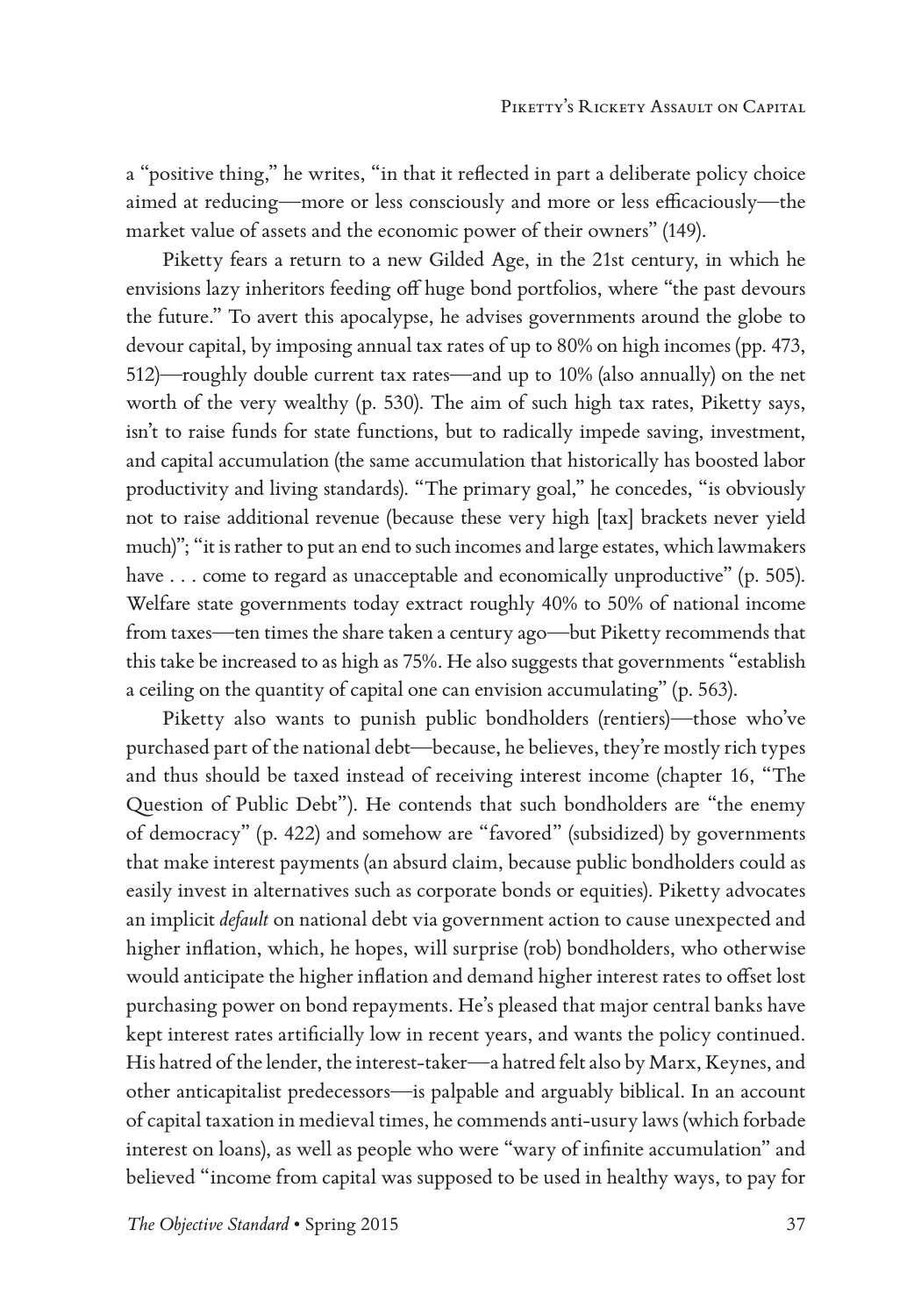good works," and "certainly not to launch into commercial or financial adventures that might lead to estrangement from the true faith" (p. 531).

## **Class-Based Empirical Data on Economic Inequality**

The best aspect of this book is its vast, well-presented empirical data. Piketty provides graphs depicting many decades of national income (defined by economists as the sum of all wages, salaries, profits, interest, dividends, and interest received by individuals in a nation in a given year), plus the share of national income that has gone to "labor" (wages and salaries) and "capital" (profits, interest, dividends, and rents). He also plots shares of national income received by various percentiles or deciles of income recipients and wealth holders (e.g., the top 1%, top 10%, middle 40%, bottom 99%, bottom 90%, etc.). Notably, Piketty rarely acknowledges that income and wealth are, in fact, *created*, *produced*, *earned*, or *justly deserved*. At most, he concedes, *manual labor* earns its way, but the rich and wealthy, he says, "do not work" and grow rich by (allegedly unearned) inheritance, "unearned" executive pay (set by cronies), or sheer luck. Oddly, Piketty notes how "it has been well known [by economists] since the 1950s that accumulation of physical capital explains only a small part of long-term productivity growth; the essential thing is the accumulation of human capital and new knowledge" (p. 586, n35). By implication, however, he questions this well-known fact, as he essentially denies the role of *mental labor* in wealth creation.

Piketty also plots inheritances, inflation, savings rates, investment, the degree of capital intensity (the ratio of capital stock to national income), and historical rates of return on invested capital (capital income as a percent of total capital stock). The general reader may be surprised to learn that the bulk of national income in the world's most advanced economies is received by "labor" (75%)—triple the share received by "capital" (25%). Piketty illustrates how these relative shares have fluctuated a bit over the centuries (pp. 200–201, 222), with no "inevitable" tendency favoring one share or the other. Yet there is no doubt that labor receives most income—and no doubt, too, that Piketty believes capital's share is unjust, because "unearned." In his words, he "rejects the conventional wisdom that modern economic growth is a marvelous instrument for revealing individual talents and aptitudes" (p. 85).

Piketty empathizes with those who "live in humble conditions," owning "nothing but their labor power," for "it is difficult for them to accept that the owners of capital appropriate so much of the wealth produced by their labor" (p. 40). Here he parrots Marx, claiming capitalists "appropriate" their wealth from labor. According to Piketty, not even entrepreneurs are sufficiently active or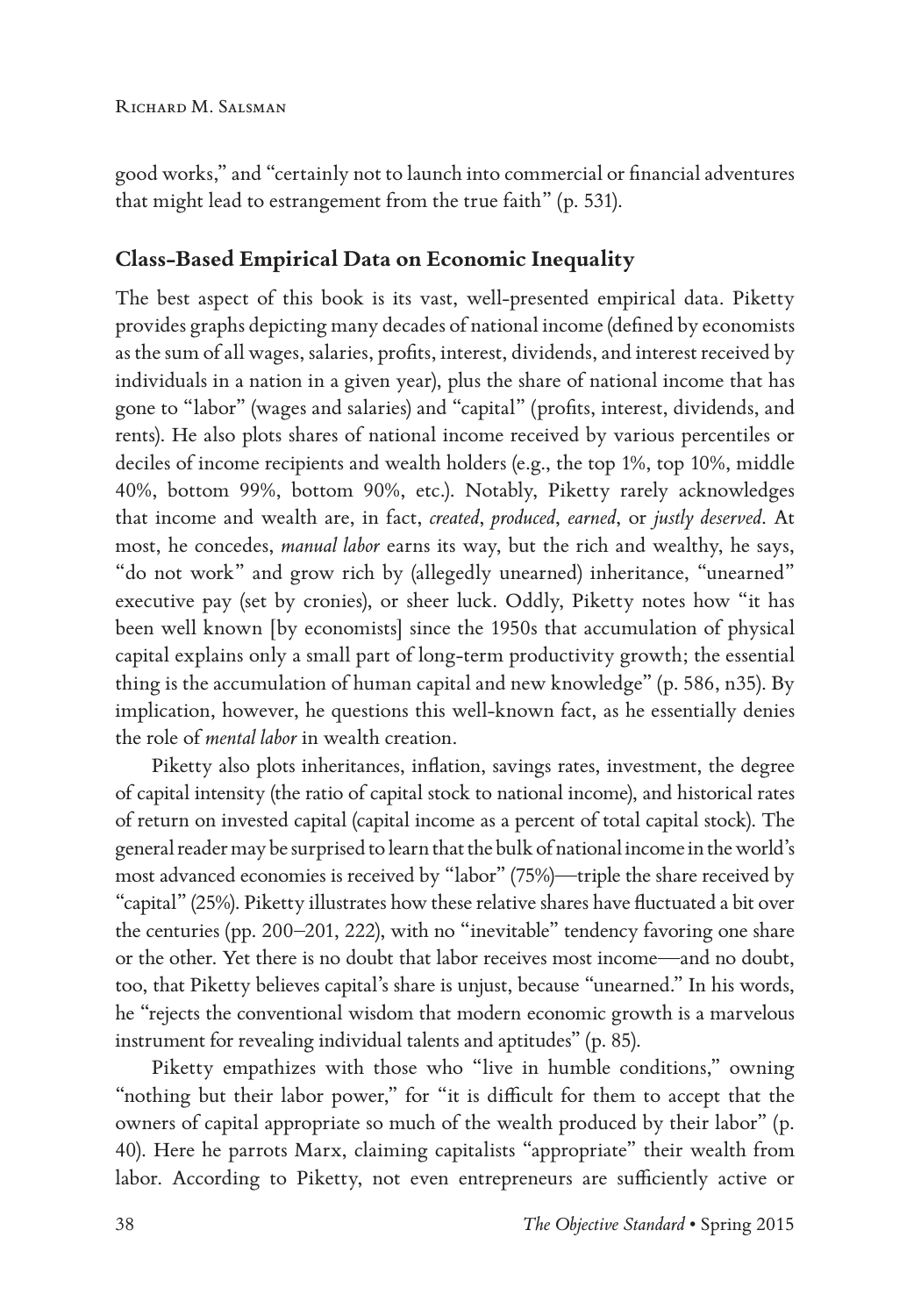creative to earn their high incomes: "[E]ntrepreneurial labor should be treated as one treats other forms of labor," he declares, like mere manual labor (p. 41).

The historical data in *Capital* show that the level of capital intensity (i.e., the ratio of capital stock to national income, aka capital/income ratios) in Britain and France in the 18th and 19th centuries as well as in Germany and the United States from the late 19th century until World War I was seven to one (pp. 116–17, 141, 151). Piketty shows that national income across the globe increased by only 0.5% annually from 1700 to 1820, but that was five times faster than in prior centuries; thanks to industrialization, income growth then accelerated to 1.5% annually from 1820 to 1910 (p. 73). Because he so disdains the greater inequality that accompanied industrialization, Piketty fails to note that the acceleration in income growth from 1820 to 1910 was made possible by greater capital accumulation and capital intensity.

Tragically, capital/income ratios plunged by more than half (to three to one) between 1913 and 1945, due to world wars, alternating inflations and deflations, high tax rates, expanded regulation, and the Great Depression. In Piketty's view, this plunge in capital intensity among the newly industrialized nations reflected "Europe's suicide" and in particular "the euthanasia of Europe's capitalists." Yet he looks *favorably* on that destruction: "[T]he low level of the capital/income ratio after World War II was in some ways a *positive thing*," he writes, for it reflected "a deliberate policy choice aimed at reducing—more or less consciously and more or less efficaciously—the market value of assets and the economic power of their owners" (p. 149, emphasis added). Piketty *applauds* the destruction of 1913–1945 because it abated the trend of rising wealth inequality in the 19th century and coincided with a three-decade decline in inequality in both Europe and the United States (p. 349). Since 1945, capital intensity (the stock of capital relative to national income) has increased in Europe (p. 147), in the United States (p. 151), and elsewhere, but capital/income ratios still haven't reached pre-1913 levels. But because he opposes rising inequality, Piketty opposes capital's revival and wants higher tax rates to preclude a return to Gilded Age rates of capital intensity.

On income inequality measured *before* taxes and transfers (government redistributions), Piketty illustrates how in Anglo-Saxon nations the top 1% in income saw a decline in their income as a portion of national income—from 20% in 1910 to 10% at the end of World War II—before rising steadily to about 15% by 2010 (p. 316); a similar pattern occurred in Europe, but without a postwar rebound (p. 317). Meanwhile, the top 10% in income in Germany, the United States, and Britain saw a decline in their portion of national income from 45% in 1910 to roughly 30% by 1970, before rising to 36–48% by 2010 (p. 323). Clearly, income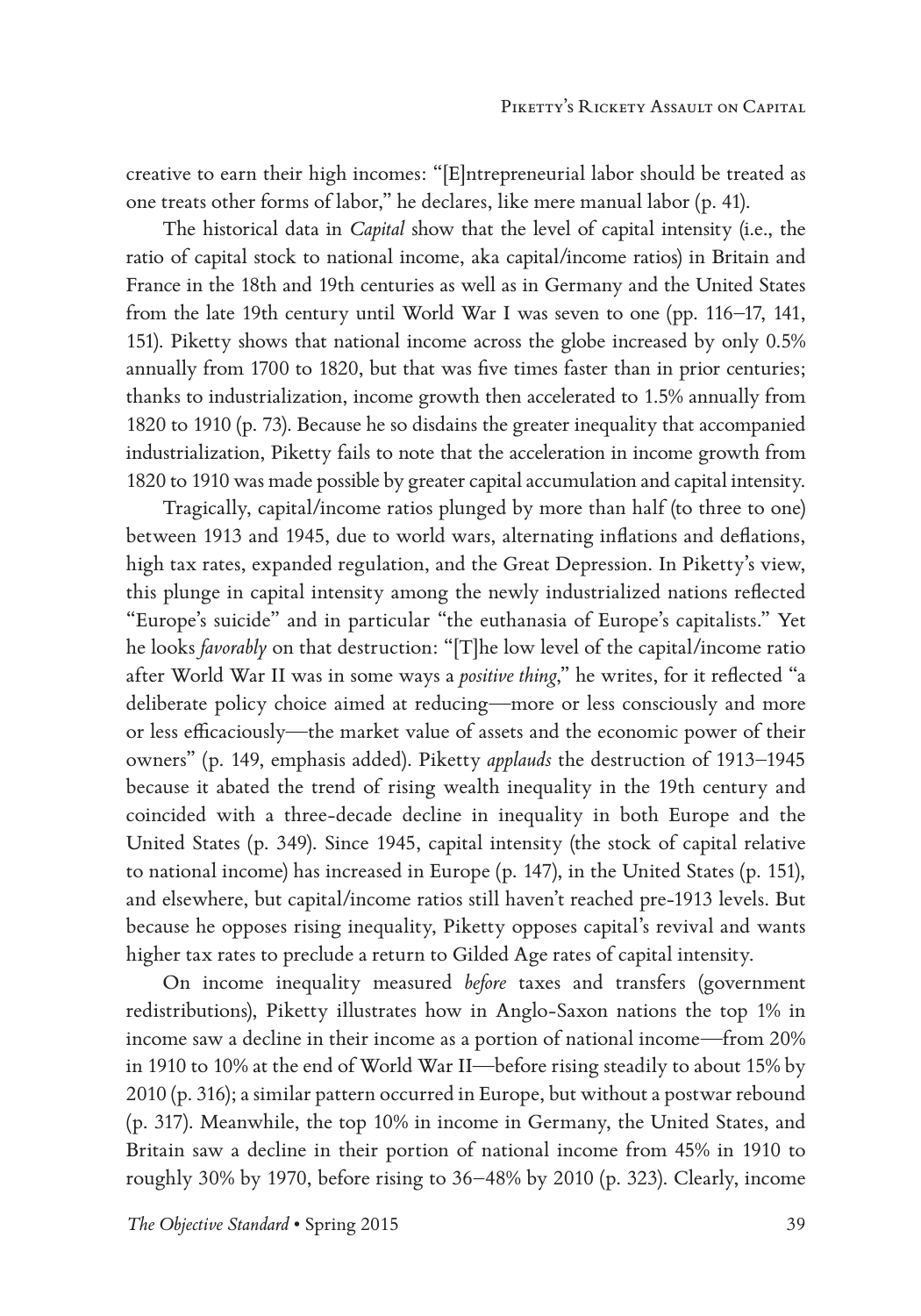inequality is now *less* than it was a century ago—the top 1% now earn 15% of national income, versus 20% in 1910—yet Piketty is disturbed by this, because the more recent trend has been upward, and he predicts this will persist, to repeat Gilded Age inequalities during this new century.

Were Piketty a pure egalitarian, he'd demand that the top 1% get 1% of national income while the top 10% get 10%—and so on. He doesn't go *that* far, but goes pretty far, still—and thus condemns today's income distribution. He shows that in the United States in 2010 the top 10% in income received 70% of total income whereas the middle 40% got 25% and the bottom 50% got 5%. In his "ideal society," he says, the top 10% would get only 30% whereas the middle 40% would get 45% and the bottom 50% would get 25% (p. 248). Likewise regarding wealth, Piketty reports that the top 10% wealth holders in the United States in 2010 held 50% of total wealth, whereas the middle 40% held 30% and the bottom 50% held 20%; in his "ideal society," the top 10% would hold just half as much (25%), whereas the middle class would hold 45% and the bottom 50% would hold 30% (p. 249). Once again, Piketty assiduously avoids such questions as who *earns* what, and how—and provides no objective case for his allegedly ideal income shares.

Focused as he is on relative, not absolute incomes, Piketty fails to report on the huge rise in living standards (life span, health, living conditions, leisure time, etc.) seen during the post-1970 increase in income inequality. From 1970 to 2006, world population increased 80%, from 3.61 billion to 6.49 billion, yet those living on \$2 per day or less (in real terms) plunged 48%, from 1.64 billion, to just 85 million; and the proportion of abject poor in the world has plunged from 45% to 13%.<sup>12</sup>

This clear plunge in poverty is of no interest to Piketty; he seems to prefer no advances in living standards if those advances entail greater degrees of inequality. Notably, he agrees with a recent IMF study, that "income inequality has increased in both advanced and developing economies in recent decades" due to

the globalization and liberalization of factor and product markets; skill-biased technological change; increases in labor force participation by low-skilled workers; declining top marginal income tax rates; increasing bargaining power of high earners; and the growing share of high-income couples and single-parent households. Many of these developments have had beneficial effects on growth and poverty reduction both nationally and globally.13

Why would a liberty-respecting, prosperity-promoting economist believe any of these causes or effects to be bad? He wouldn't. But an egalitarian economist would. He also would applaud the *purpose* of the IMF study—"to provide guidance to policymakers on options to achieve their desired level of redistribution in the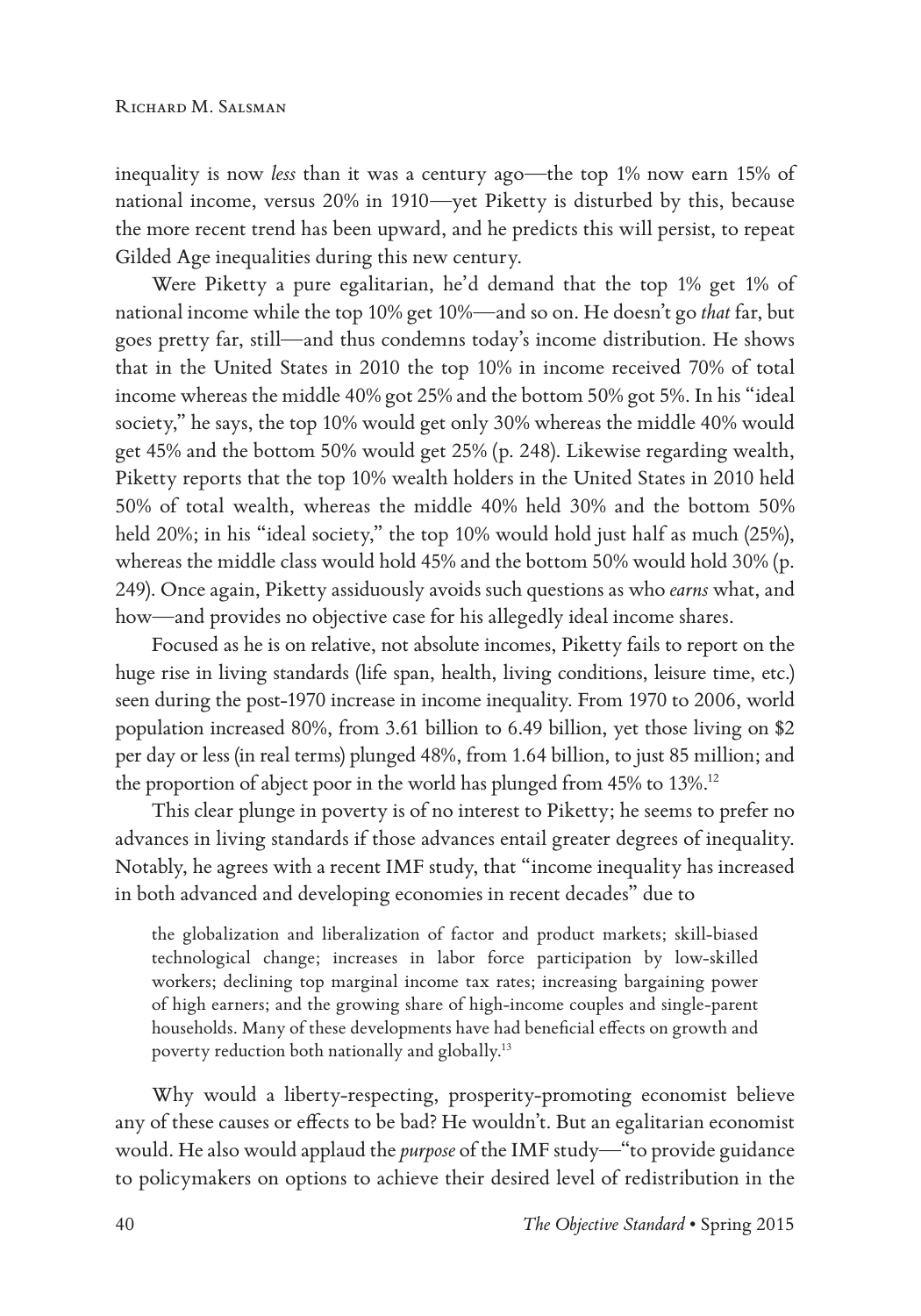most efficient manner"—and its motivation, too—"widening income inequality has been accompanied by growing public demand for income redistribution."14

A crucial defect in Piketty's anticapitalist case is selection bias. Recall that he investigates only those nations and eras in which income and wealth are measured more readily and more accurately. These, it turns out, are precisely the more capitalistic-industrialized nations and eras of which Piketty is so critical. But what of the less-developed, poor nations and eras absent from his study? He ignores evidence that richer nations and eras tend to exhibit less inequality than poorer nations and eras.15 This evidence may not be as easily available and digestible as the data Piketty has gathered and cited, but it is nevertheless evidence, and it is relevant. The egalitarian seeking more-equal societies should favor more capitalistic ones, but Piketty does not. He is less an egalitarian than he is an anticapitalist. His study also omits abundant evidence that economic mobility—movement up and down the income and wealth scales—tends to be greater in more capitalist economies, in which the "top 1%" in any decade are rarely the same people (or the same firms) that are the top 1% in another decade.16 Logic tells us that there's a far greater chance of our advancing in more vibrant, wealth-generating economies, yet Piketty wants to squelch just such economies, with stultifying tax rates on rising incomes and growing wealth.

Some of Piketty's empirics are also badly biased—and usually in favor of his claim of rising inequality. For example, he classifies income recipients *functionally*, as "capital" and "labor." This is the cartoonish view of capitalism: the cigar-chomping, fat-cat capitalist, lounging in his corner office while appropriating unearned wealth from the grimy, sweaty laborer toiling below on a soulless assembly line, actually creating the wealth—but not being paid for it. In truth, of course, most individuals in industrial economies perform many and distinct functions. Most "laborers" in factories receive "labor income" (wages), yet also have savings and pensions, which yield "capital income" (dividends, interest). Likewise, a corporate CEO will receive "labor income" (a high salary, with bonus), but also capital income, should he own his business. A retiree mainly receives capital income but may also liquidate his capital, or instead preserve it to pass to heirs—and his income is no less earned merely because he is "not working" (as a manual laborer). Piketty dishonestly uses the concepts "capital income" and "labor income" to insinuate that laborers don't also earn capital income, and that capitalists don't also earn labor income.

Piketty's most opaque treatment is of capital itself—the main subject of his book. He includes in "capital" not merely traditional, tangible capital (property, plant, and equipment) but also household and business net worth (defined as assets minus liabilities), financial assets (stocks, bonds, pensions), and even residential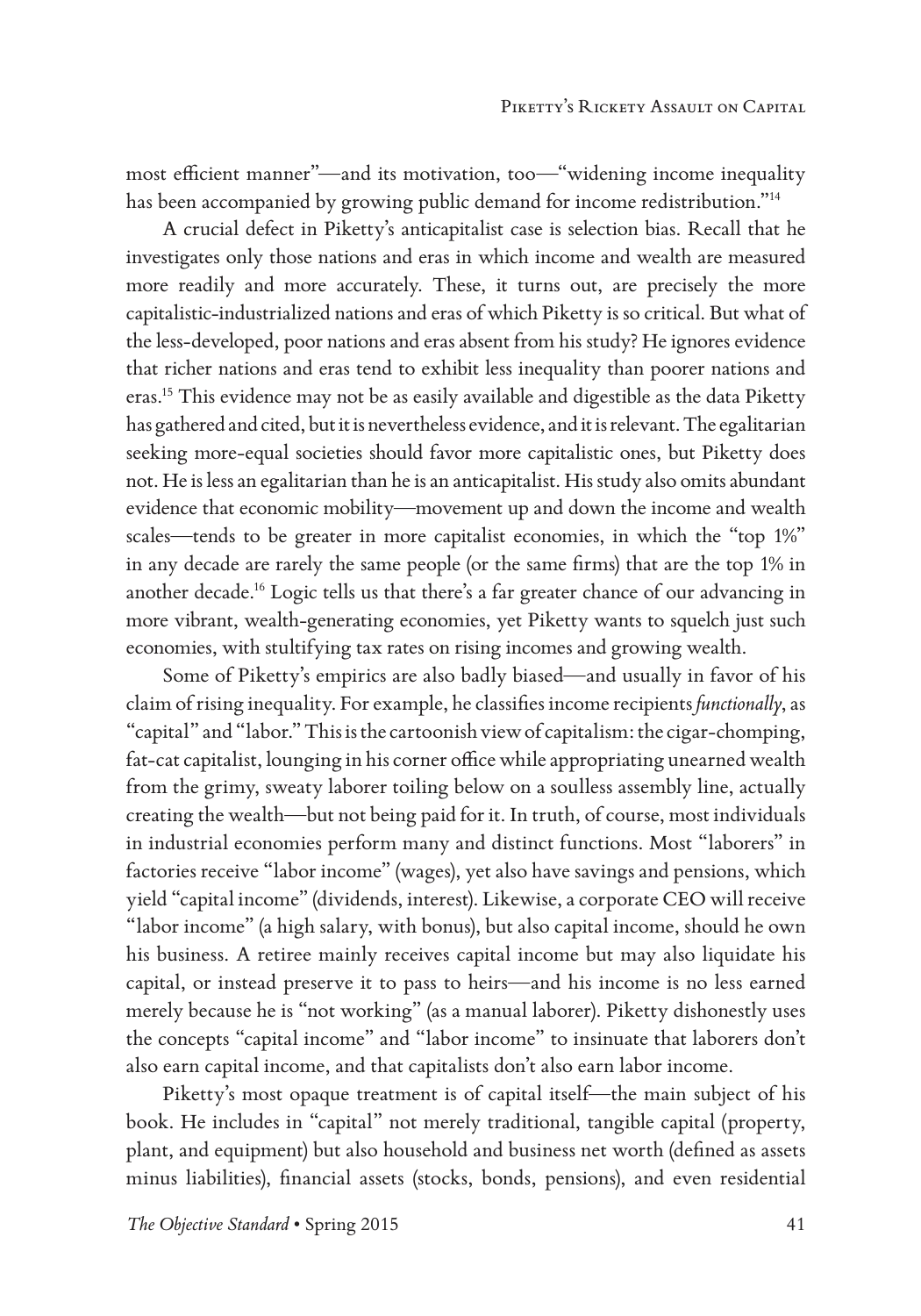housing (even though it's no part of production). Piketty insists that "housing capital" yields capital income (rent) because homeowners needn't pay rent; the absence of an expense, he claims, is income. Such inconsistent definitions and overlapping measures of capital permit Piketty to selectively double count, so as to more easily exaggerate the extent of the capital stock and imply that capital income is growing faster, relative to labor income, than it really is.

Perhaps the most crucial feature of Piketty's book—and the one likely to have the most lasting and deleterious impact on economists, citizens, and policy makers—is his claim that a few "fundamental laws" of capitalism portend a gloomy future, which can be avoided only if politicians impose even more confiscatory taxes and regulations than they impose already. In effect, Piketty tries to dress his naked assertions about capitalism in mathematical garb (mostly algebra) to make them appear scientific; in fact, upon close examination (see the appendix), both his supposed "laws" and algebraic manipulations are either irrelevant to his theme or patently false.

## **A (Partially) Valid Defense of Political Economy**

To his credit, Piketty is critical of the detached state of academic economics in recent decades. As he (rightly) tells it, "economists are all too often preoccupied with petty mathematical problems of interest only to themselves," with "purely theoretical and highly ideological speculations" and "ways of acquiring the appearance of scientificity without having to answer the far more complex questions posed by the world we live in." "The truth is that economics should never have sought to divorce itself from the other social sciences and can advance only in conjunction with them" (pp. 32–33).

This is an important and valid critique—one that, ironically enough, only further discredits Piketty. What used to be called "political economy" in the 18th and 19th centuries gave way, just before the start of the 20th century, to mere "economics," and, eventually, to an exclusively mathematical economics. Political economy has made a comeback of sorts in academia lately, although mainly in political science departments. Piketty is correct that economics is done better when integrated with the disciplines of ethics, politics, and history, but there's no assurance it will turn out better if, in fact, the theories embraced in each field are false. In Piketty's case, he's right to call for a more interdisciplinary approach to economics, and his book is an instance of that. Nevertheless, he embraces certain ideas—Rawlsian altruism in ethics, envy in psychology, capital destruction and punitive taxation in economics, social democracy and statism in politics—that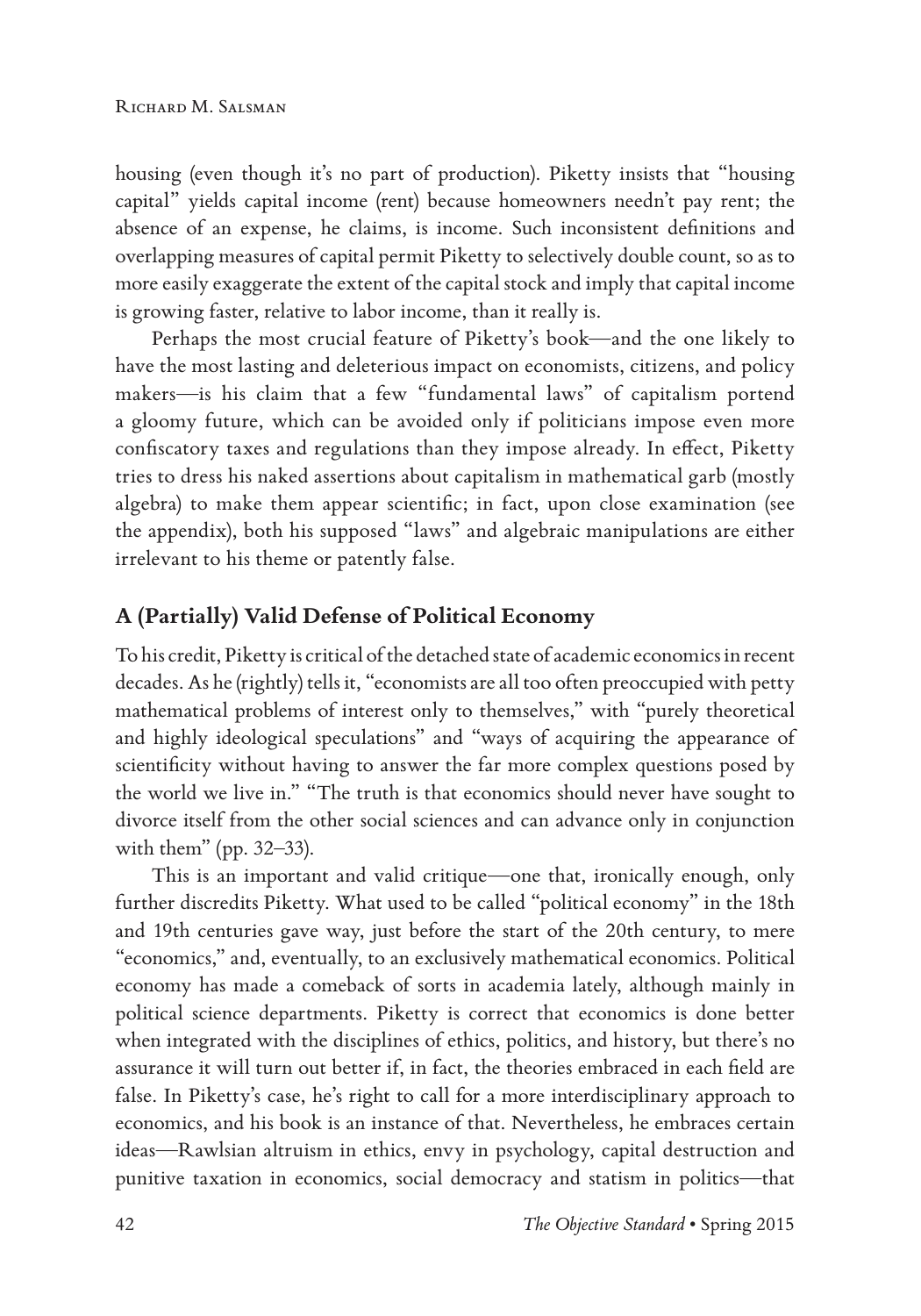are harmful to human well-being. Piketty glimpses truth when he says "political economy sought to study scientifically, or at any rate rationally, systematically and methodically, the ideal role of the state," with "an unabashed aspiration to study good and evil" (p. 574). Yet he believes capitalism is "unjust," hence unethical; this bias makes him look for cases of capitalism's supposed practical failures, due to an alleged "central contradiction." Besides, how can an "evil" social system nevertheless work so well and produce so much? It's either not evil, in fact, but morally good, or it is evil, indeed, and thus must be portrayed as "unsustainable."

#### **Democracy against Capitalism**

In Piketty's view, democracy—unlimited majority rule—trumps capitalism, liberty, and rights. "It is not right for individuals to grow wealthy from free trade and economic integration" (p. 522), he declares, and it is "particularly dangerous" "to see the free circulation of people, goods and capital as fundamental rights with priority over the right [of states] to promote the general interest of their people" (pp. 566–67). Thus, Piketty seeks "ways democracy can regain control over capitalism and ensure that the general interest takes precedence over private interests" (p. 1). He warns repeatedly that capitalism ought to be restrained because it squelches both democracy and the meritocratic society; in truth, it is democracy that requires restraint, because it is the system that squelches capitalism—and with it, liberty, merit, justice, and equal protection of the law. Piketty's push for democracy further explains the nearly instant and ubiquitous acceptance of *Capital* among reviewers and essayists; the more academic ones like the book because it confirms their irrational hatred of capitalism, whereas the more popular ones like it because it confirms their irrational love of mob rule.

The central contradiction in Piketty's system is this: He denies one has legitimate rights to things one produces, earns, and receives by inheritances. But he claims one has basic, minimal "rights" to such things as education, income, health care, and housing—a claim that necessitates compelling others to produce, deliver or pay for such goods—a claim that some have a "right" to violate others' rights.

As a social democrat, Piketty wants not violent revolution but majorities who vote for politicians and regimes that punitively regulate and tax the owners of capital, whether physical-tangible capital (the property, plant, and equipment of firms) or financial capital (bank accounts, stocks, bonds, mutual funds, and pensions). He doesn't believe the targeted minority (capitalist) has inviolable rights or constitutional protections for his property; he believes people have a right only to create wealth initially, but no right to fully control it, trade it, or pass it to heirs.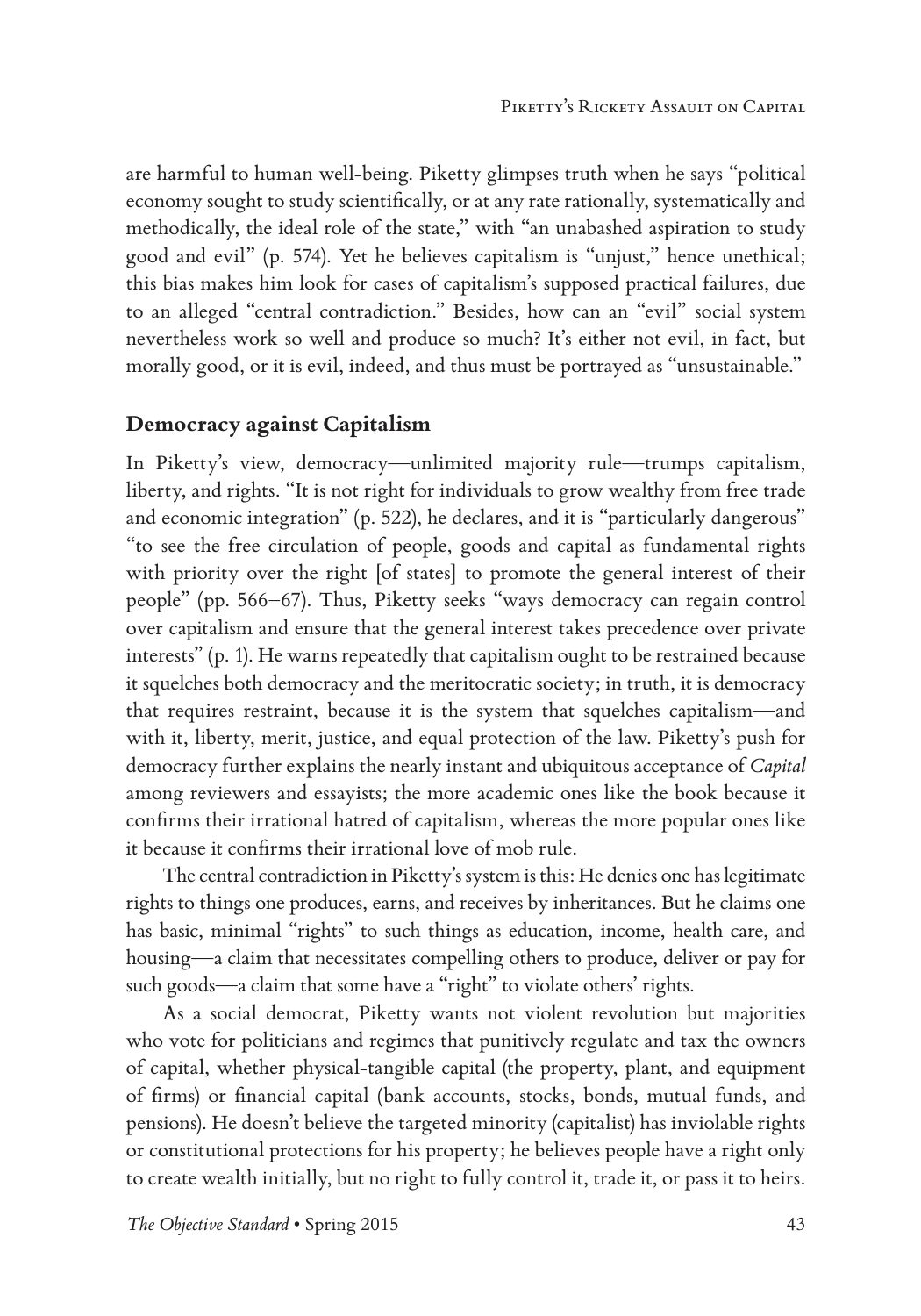Is Piketty worried about cronyism or plutocracy? They're caused by the welfare state he so favors, with its redistribution (by taxes, subsidies, regulations); that's why the rich today pay to influence elections, officials, and policies. So long as the welfare state exists, the rich will pay for favors, while politicians accept payments and dole out favors. To get money out of policy making, we must get politics out of money making. Instead, Piketty recommends an even *more* politicized economy than we have already.

Piketty gives much history, but where does he (and his book) stand historically? Political economy can be bifurcated into those theorists sympathetic to Enlightenment ideas (egoism [implicitly], individualism, rights, the rule of law, capitalism) and those theorists who've embraced contrary notions (altruism, collectivism, duties, legal caprice, statism). The former include those who focused on ways to *enhance* human living standards, the *production* of wealth, and general prosperity, while also alleviating poverty (Adam Smith, Jean-Baptiste Say, Frederic Bastiat, Ludwig von Mises, and James Buchanan). The latter include those who, while presuming some inherent conflict among classes of men, sought to *restrain* liberty, who focused on relative economic status and the *distribution* (and *redistribution*) of wealth, even though that might sustain or spread poverty (David Ricardo, Karl Marx, John Stuart Mill, John Maynard Keynes, and Paul Krugman). Undoubtedly, Piketty is in the latter camp—as he often and openly admits.

To reiterate: The distribution of income and wealth is a legitimate and crucial field in political economy. No process of production and exchange can be fully understood without a comprehension of distribution—that is, without understanding who earns income and wealth, how much they earn, and how they earn it. Not all individuals and firms contribute equally to production; consequently, none equally earn income or wealth. Distribution theory is necessary, yet it necessarily goes awry whenever economists sever distribution from its prerequisite, production—or whenever economists presume that mental labor is "unproductive" or that income from investments or inheritance is "unearned." In a free economy of voluntary exchange, the reasonable presumption must be that incomes, wealth, and inheritances are earned. When millions of economic exchanges of value for value are voluntary and just, no one can claim with any legitimacy that the resulting pattern of distribution is, in aggregate, "socially unjust." Nor can one claim that the "least advantaged" deserve the wealth of others merely *because* they're the least advantaged. Unless someone has initiated physical force or fraud against them, the status of the "least advantaged," however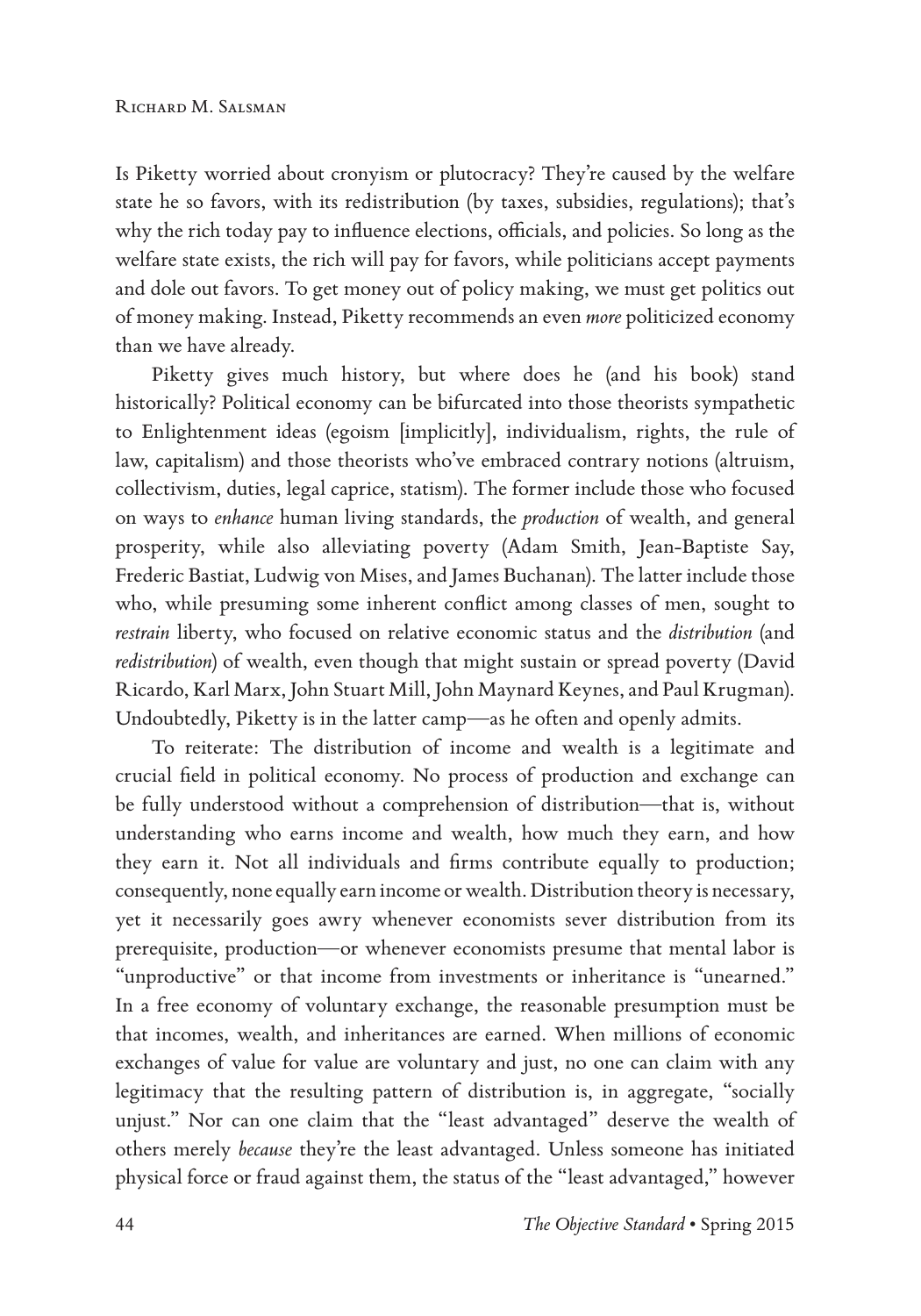unfortunate some of them may be, is not the fault of others and does not justify legalized larceny.

We live in an age when everyone heralds diversity, difference, and variety especially if exhibited by minorities. There's a crucial, contradictory exception: the *diversity of income and wealth* exhibited by the differently born, differently raised, differently intelligent, differently schooled, differently ambitious, differently skilled, differently innovative, and differently productive. The top minority the elite—the "1%"—face perpetual intolerance, hatred, prejudice, and legalized robbery. The culprits are the pushers of altruism, populism, egalitarianism, and socialism. Those who doubt whether all incomes are justly earned, because not freely attained, should advocate for more freedom, not less. The free, capitalist system encourages and protects human diversity, as revealed most obviously in its division of labor and labor specialization—principles indispensable to the creation of material abundance and social harmony. There can be no capitalism without capitalists and vast capital accumulations.

Ultimately, debates about economic inequality—no matter how *empirically* well informed—are senseless without reference to what is *earned* (or not).<sup>17</sup> So long as men interact voluntarily and exhibit diversity in talents, we should *expect* to see ubiquitous but differential earning power and with it vast economic inequality and we should *celebrate* that, not fear it, hate it, or tax it. Piketty wants no such debate, or sees it as unnecessary, because he simply *presumes* inequality to be a bad thing, never a *good* thing that reflects the plain fact that all men are *not* created equal in various respects. Worse, he opposes the only legitimate and defensible form of human equality: the *political* form—equal protection of the laws—because he wants laws, tax codes, and courts that discriminate against (and punish) the wealthy. Although this vile and vicious policy agenda distorts Piketty's political economy and makes it prone to error, there's more than enough valuable factual history and decent analysis in *Capital* to make it well worth the study.

# **Appendix: The Fuzzy Math in Piketty's "Laws" of Capitalism**

A crucial feature of Piketty's book, which is likely to have a lasting and deleterious impact, is his use of the data to develop what he insists are the few "fundamental laws" of capitalism—laws that he deploys to project capitalism's gloomy future. In truth, each of his "laws" is either irrelevant or false.

What Piketty calls the "first fundamental law of capitalism" (pp. 52–55) is but an algebraic expression that the *share of capital income* in national income (i.e., capital income/national income, designated by *a*) is equivalent to the *rate of return on*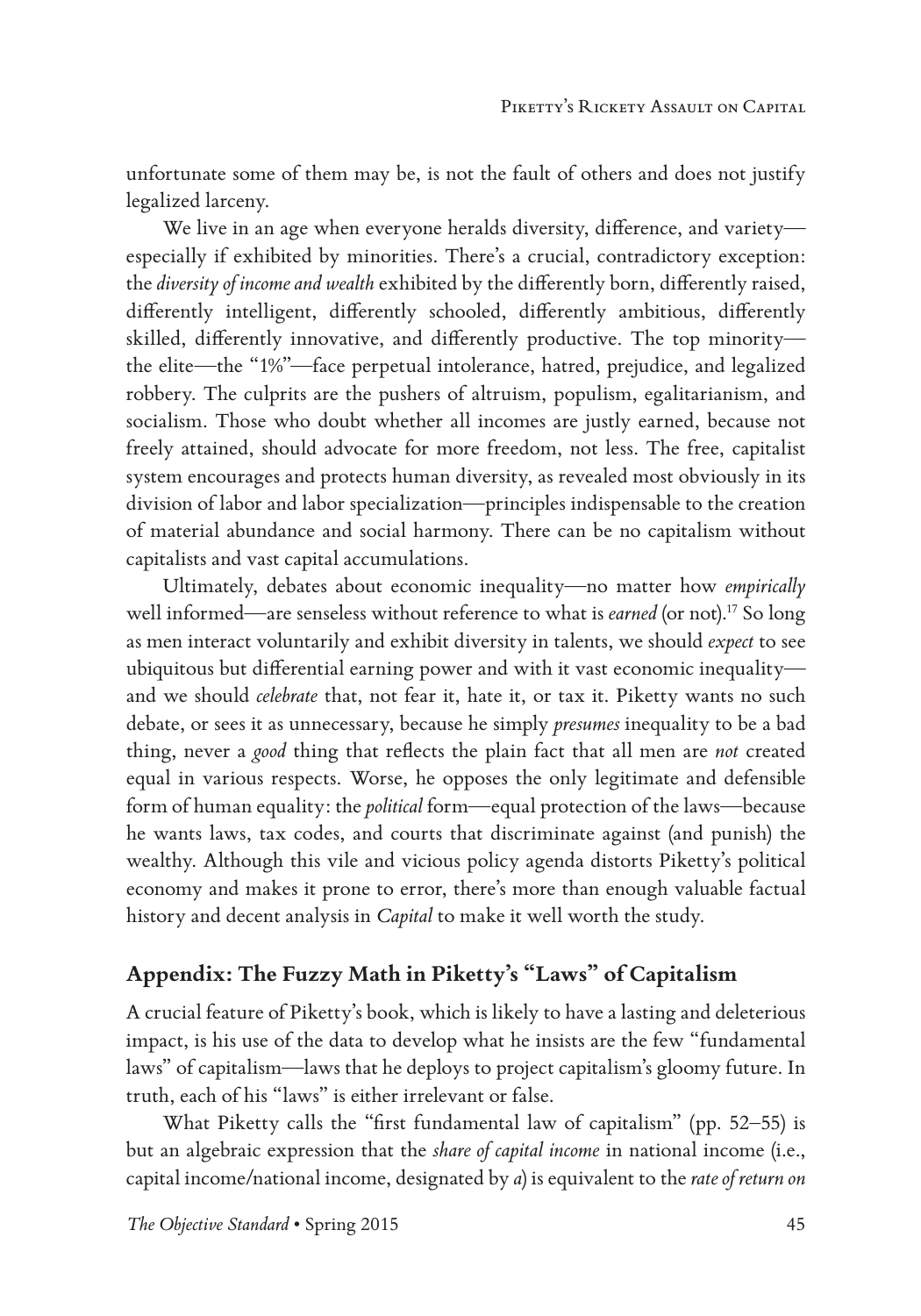*capital* (i.e., capital income/capital stock, designated by *r*) multiplied by the *degree of capital intensity* (i.e., capital stock/national income, designated by *ß*). This isn't a law, per se, but a mere accounting identity, true necessarily by construction. A valid economic law must entail explanation (causality), not mere description.

What then is the use of Piketty's first law? We know he's obsessed with the *share of capital income* (*a*), that he fears it's too high and will keep rising this century. With his first equation, Piketty tries to imply that capital's income share is "caused" by the joint interaction of the return on capital and the degree of capital intensity. But this is insupportable, for it involves no theory of these component factors, thus no basis for claiming they'll cause an economically "unsustainable" (let alone a morally "unjust") income share for capital. If, instead, Piketty were to demonstrate that capital's return is caused by entrepreneurial talent—or to prove that capital intensity reflects a capitalist's rational choice (based on expected returns) to save, invest, and accumulate capital faster than others generate income—he'd have to admit that capital income is *earned*, and that the more of it there is in an economy, the stronger the economy will be.

Piketty's "second fundamental law of capitalism" (pp. 55, 166–70) states that, in the long run, the *degree of capital intensity* ( $\beta$ ) will equal the ratio of the net savings rate (saved income as a portion of national income, less depreciation, designated by *s*) to the annual growth rate of national income (designated by *g*). Net savings are assumed to be fully invested and thus equivalent to an addition to the existing capital stock. In short,  $\beta = s/g$ . If  $s = 10\%$  and  $g = 2\%$ , then  $\beta = s/g = 5$ . A simple algebraic transformation reduces this identity to a rather trite proposition (not truly a "law"), namely: there's a close correspondence between the growth rates of a nation's income and capital stock. Economists first hypothesized this relationship in the 1950s but saw no dire consequences involved. Not so Piketty. He portrays this "law" as entailing the danger of perpetually greater capital income. It means, he declares, that "a country that saves a lot [of capital] and grows [its national income] slowly will over the long run accumulate an enormous stock of capital (relative to its income), which can in turn have a significant [negative] effect on the social structure and distribution of wealth" (p. 166). In Piketty's view, more saving is problematic, because it adds to the capital stock, which increases capital intensity; and, according to his first "law," capital's share of total income (*a*) is the product of *capital intensity* ( $\beta$ ) and the *return on capital* (*r*), in short:  $a = \beta$  times *r*. Thus if  $\beta$  = 5 and  $r$  = 5%, capital's share of income (*a*) = 25%.

At this point Piketty performs another sleight of hand, by assuming firms can easily and affordably use capital in place of labor in any production process. In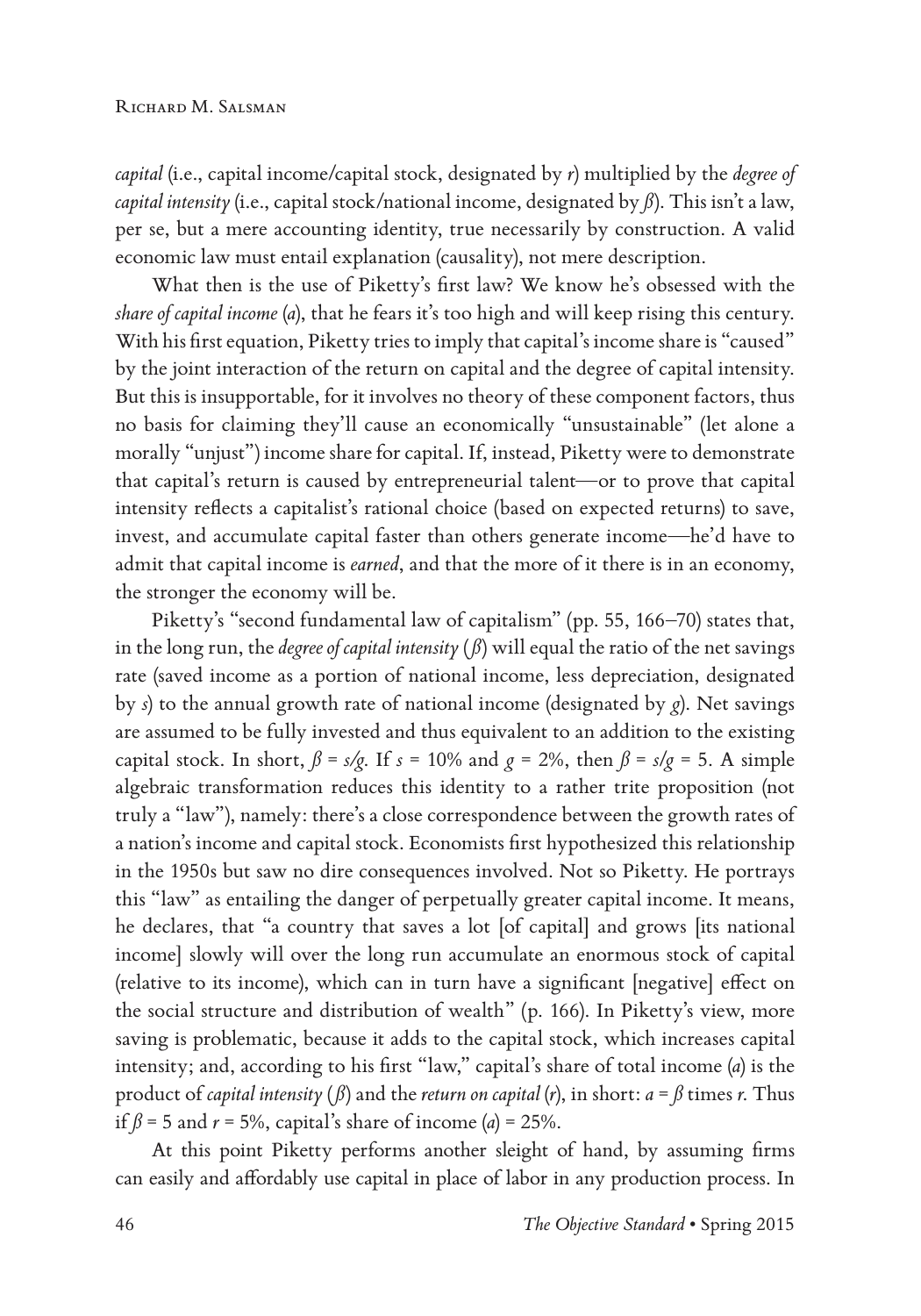technical terms, he posits a ridiculously high "elasticity of substitution" of capital for labor (pp. 216–24). In essence, he says, robots will take over—and devour us. This is Piketty writing science fiction, albeit more of the latter than the former. His assumption contradicts all prior findings by economists, and it verges on a denial of *the law of diminishing marginal productivity*, which states that the more a factor (capital, labor) is used in production, all else constant, the less it will add to total production. Piketty makes the assumption of miraculous factor substitution (managers can easily and limitlessly substitute capital for labor) because, through some fuzzy math, he can more easily project an "inevitable" displacement of labor by capital—and thus push his theme of a growing "dominance" of the latter. Likewise, he questions *the law of diminishing returns* (on factors of production), which says that the more a factor is used, the less it will return (or earn). In effect, Piketty implies that capital can accumulate without limit relative to the other factors of production (intelligence, labor, raw materials). It can't. He concedes that a large accumulation of capital would necessarily (and all else equal) reduce the *return on capital* (capital income/capital stock, or *r*); yet he maintains that the *degree of capital intensity* (capital stock/national income, or  $\beta$ ) can simultaneously rise to more than offset the decline in capital's return, such that capital's share of national income rises. If initially  $\beta$  = 5 and  $r$  = 5%, capital's share of income (*a*) is 25%, but capital's income share can rise even if *r* declines to, say, 4%, so long as  $\beta$  rises to at least 6.5 (such that  $a = 26\%$ ). Piketty makes it easy, at least in his mind, for capital's income share to increase indefinitely, even though it hasn't done so historically. If capital's share of income can rise without limit, perpetually, so can its share of w*ealth*, as saving and investment add to the capital stock. Beware then, he warns, of a new, dastardly Gilded Age.

Of course, in addition to questioning these two actual economic laws—the law of diminishing marginal productivity and the law of diminishing returns— Piketty also rejects the valid principle that *connects* the two: people in a free economy, regardless of income level, (generally) are *paid for what they add to net production*, no more, no less. Piketty, instead, says the well paid are overpaid and unjustly paid.

Occasionally, Piketty seems to sense that he's being arbitrary in his stories about capital accumulation. Late in the book, he notes, "I have not yet asked what  $\beta$  [level of capital intensity, or capital stock/national income] is desirable. In an ideal society, should the capital stock be equal to five years of national income, or ten years, or twenty? How should we think about this question? It is impossible to give a precise answer" (p. 563). Yet the real question should be: desirable . . . *to whom*? Is it desirable to the savers and innovators who create and invest in capital, or to central planners and the egalitarians who advise them? Moreover, what is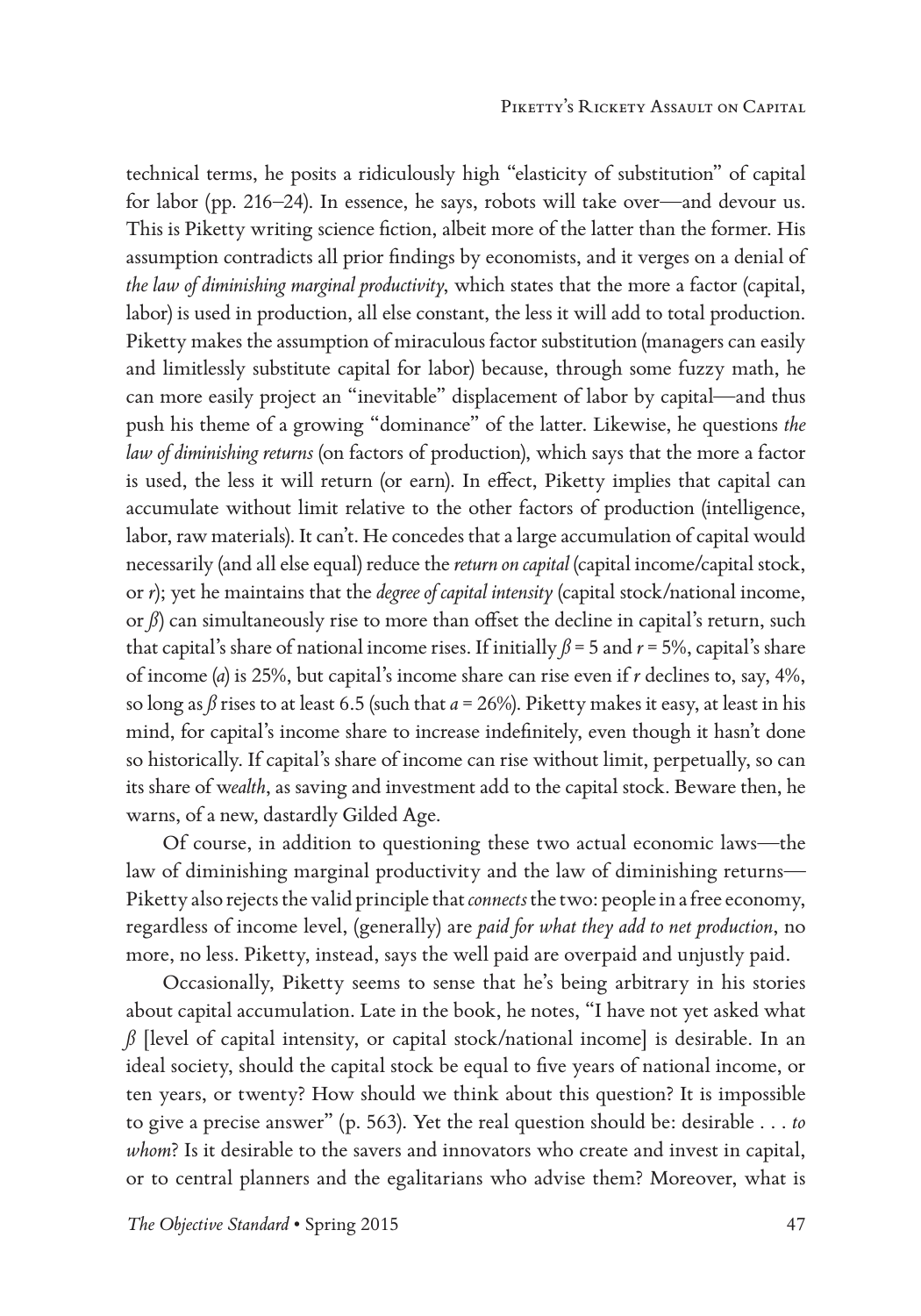the "ideal society," according to Piketty? He tells us explicitly: It's the society that cares more about "social justice" than about actual justice; that derides certain earned incomes as "unearned"; that only "permits" inequality if it can be shown to help the poorest and "least advantaged" (who somehow "deserve" others' wealth); the society in which democratic mob majorities trump and trample individual rights; in which income inequality is roughly *half* of what it is currently (pp. 248– 49). By these criteria, Piketty wants far *less* capital intensity—thus a more laborintensive economy—thus a less-productive, less-prosperous economy—which means: a primitive, preindustrial, noncapitalistic economy. His "ideal" is surely no prosperous Gilded Age.

Piketty's third (and final) "law" is the most important. It has received the most academic and media attention and acclaim—mainly because he dubs it "the central contradiction of capitalism." It is also the most wrongheaded of Piketty's propositions. Here he draws on economic literature from the 1960s on "dynamic efficiency," a literature that tried to assess the true relationship between capital accumulation and national income—in essence: the cause and consequences of various degrees of capital intensity (capital stock/national income, or *ß*).

In 1961, professor Edmond Phelps posited a "golden rule of capital accumulation," which he defined as  $r = g$ , where  $r =$  the rate of return on capital and  $g$  = the annual growth rate of national income. This "golden rule" implied that over the long run capital's share of national income (*a*) would equal the savings rate (*s*)—which effectively meant that capital intensity would be relatively stable. Phelps (and others) made the commonsense point that a free economy would not "over-accumulate" capital, because were it to do so, the return on capital would decline, thereby make it more profitable to use relatively more labor (versus capital) in production. Phelps neglected to note that the historical norm was  $r > g$ , not  $r = g$ . But at least he grasped the principle that a reasonable, balanced relationship would exist between the capital stock and the income it helped generate—and not just capital income but labor income too, because capital makes labor more productive and better paid. Piketty resists this common sense. He imagines contradictions, imbalances, the "terrifying," "apocalyptic," and social unrest. Yet we can *avoid* all this, he insists, if we just vote for 80% tax rates and fascist-like regimes.

In *Capital*, Piketty deliberately misuses "the golden rule of capital accumulation" when he implies that a sustained *departure* from the equality,  $r = g$ , can lead to an everincreasing share of capital income in total income; hence an intensifying "domination of labor by capital," and return to the allegedly hereditary, dynastic, "patrimonial capitalism" (Piketty's phrase) of the Gilded Age. The departure he most detests and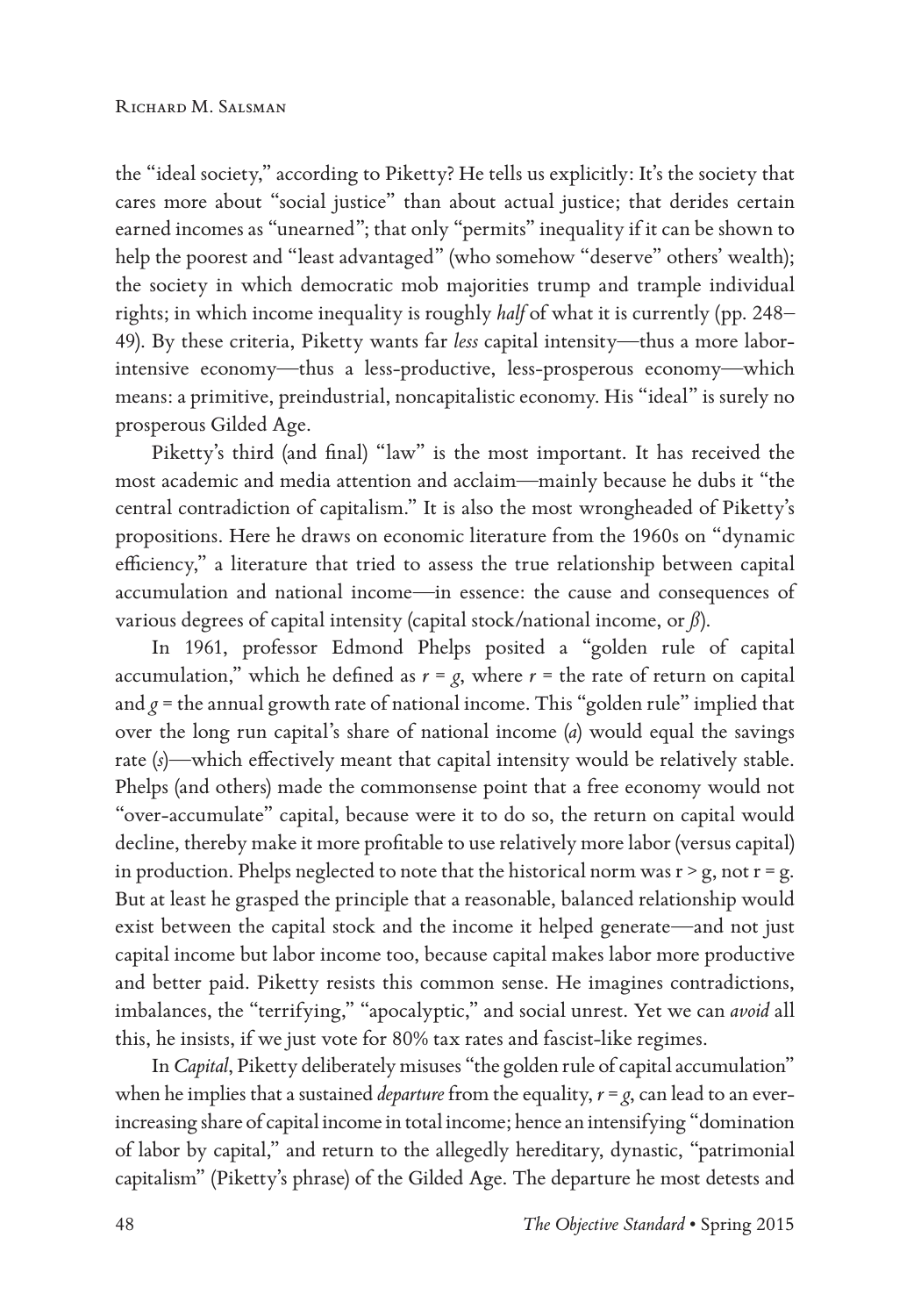fears is a rate of return on capital that's perpetually *greater* than the growth rate of national income, or *r* > *g*. At times Piketty declares that *r* > *g* will lead to an *increase* in inequality, but at other times he says the differential relates only to *existing* degrees of inequality (only the latter point is true). Regardless, he finds that for centuries, on a pretax basis, the rate of return on capital (*r*) has *always* exceeded the growth of income  $(g)$ ; that is,  $r > g$  has been the *norm* (p. 354). He further shows that only on an *after-tax* basis—and only during the most destructive decades of the 20th century (p. 356)—has the return on capital sometimes been *below* the growth rate of income (i.e.,  $r < g$ ). He concedes that "it is an incontrovertible historical reality" that the return on capital has been "systematically higher than the rate of growth"—at least *prior to the taxation of capital returns*. And "indeed, this fact is to a large extent the very foundation of society itself: it is what allowed a class of owners to devote themselves to something other than their own subsistence" (p. 353). Yet, he adds, "I take this to be a historical fact, not a logical necessity." What "logical" alternative, historically, has inverted the long run excess of capital's return versus income growth? High taxation and other means (e.g., war) of destroying capital and *limiting its accumulation* (as occurred during 1913–1945). Piketty, we know, *likes* such destruction, and advises confiscatory tax rates, to erode capital—which he admits is "the *very foundation* of society itself." Here Piketty seems oddly sympathetic to nihilism.

Perhaps the most egregious error in *Capital* is Piketty's claim that a capital return higher than the growth rate of national income  $(r > g)$  is a "central contradiction of capitalism" and must necessarily cause a rising rate of inequality. In fact,  $r > g$  isn't a "contradiction" at all, and elsewhere even Piketty calls it "an incontrovertible historical reality" (p. 353). How can *reality* be contradictory? Piketty also reveals that for much of modern (i.e., industrialized, capitalistic) history, inequality has been *declining*; but how can that be, if, as he claims, *r* > *g* invariably generates *increasing* inequality? Answer: because it *doesn't* so breed—indeed, *can't*. Piketty alone, not reality, is the party guilty of being contradictory.

A genuine contradiction would arise if someone were to claim that capital's rate of return *cannot* or *should not* exceed the growth rate of national income. By algebraic transformation, *r* > *g* means nothing but that capital income is higher than net savings (defined as gross savings minus depreciation of capital), which merely means part of capital income is consumed, not saved. Economists have known this banality for decades; it's noncontroversial market behavior and has *nothing* to do with rising inequality. Suppose, initially, the capital stock is \$500, national income is \$100, capital's share of income (*a*) is 24%, labor's share (100% – *a*) is 76%, *r* = 5%, and  $g = 3\%$ , such that  $r - g = 2$  percentage points. By definition, capital intensity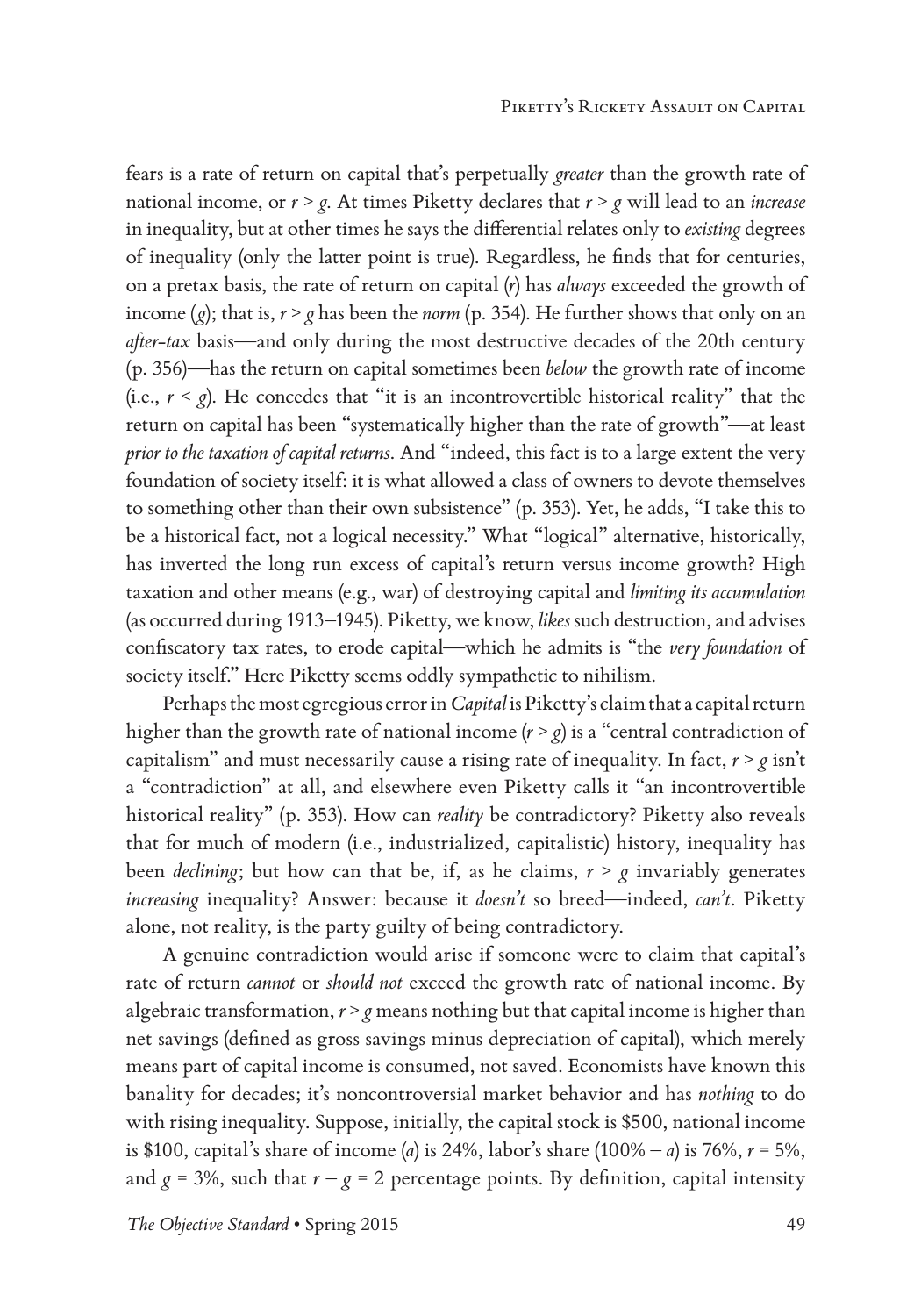(capital stock/national income, or  $\beta$ ) = 5 (\$500/\$100). A year later, we have a 3% rise in national income ( $g = 3\%$ ), to \$103, capital income is \$25 (*r* is 5% times capital stock of \$500), and labor income is \$78 (\$103 – \$25), such that capital's share of income (*a*) is 24% (\$25/\$103), while labor's share (100% – *a*) is 76%. The capital/ labor shares are *unchanged* one year to the next; there is *no increase in inequali*ty, and no higher relative share for capital merely because  $r > g$ .<sup>18</sup> Moreover, this result holds only if capital intensity (capital stock/national income, or *ß*) is *unchanged* year over year—which means the capital stock must *increase* as much as national income does (in this case, by 3%). If there's no (or insufficient) capital accumulation, capital intensity will decline, and with it, capital's share of income.

In short,  $r - g$  relates to an *existing* and *stable* degree of income "inequality"; only if the *r* – *g* differential *changes* will income shares (and inequality) change, but then only once, after which income shares will remain stable. A *wider* differential between *r* and *g* means that capital's share of income will increase relative to labor's share, whereas a *narrower* differential between *r* and *g* means capital's share will decrease relative to labor's share. A *perpetual* rise in capital's share of income, as Piketty claims to fear, would require a *perpetual widening* of the  $r - g$  differential, which hasn't happened historically and indeed *cannot* happen, logically, given the (noncontradictory) and immutable laws of economics.

If, as is clear from the above example, a stable differential for  $r - g$  does *not* imply an inevitable, perpetual rise in inequality, why would an intelligent scholar such as Piketty suggest that it does, and why would so many trained economists so readily believe it? Even if Piketty genuinely believed it is true, why wouldn't he seek ways to narrow the  $r - g$  differential by advocating policies that would raise *g* (the growth rate of national income)? Why not advise *lower* tax rates—to better respect the property rights of capital owners and wealth producers—while fostering growth and prosperity? That is not Piketty's aim. He's an egalitarian, so his focus is on relative, not absolute income, and his goal is to substantially close this wealth gap even if that requires violating rights and deterring wealth-creation. His aim is to punitively tax capital. Leave aside the question of whether his motives entail plain envy or just a broader, anticapitalist hatred. It appears he's imagining and stressing the supposed dangers of  $r > g$  in order to justify his punitive tax agenda; he hopes this will reduce *r* and thus narrow the  $r - g$  "gap"—ignoring, of course, the likelihood that his punitive tax rates would reduce *g*.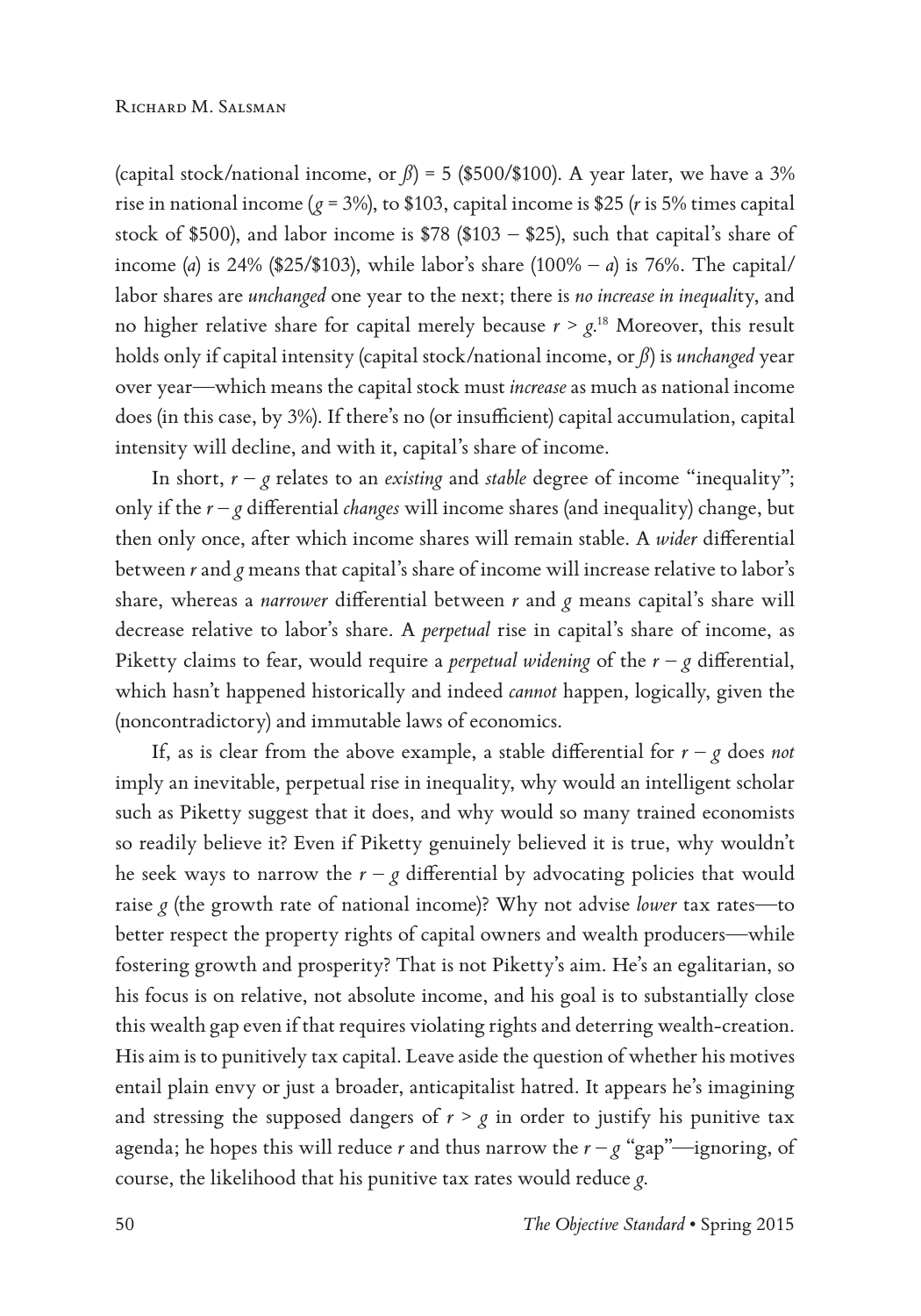#### **Endnotes**

- 1. Emma Green, "The Pope Tweeted That 'Inequality Is the Root of Social Evil': Big Deal?," *Atlantic*, April 29, 2011, http://www.theatlantic.com/business/archive/2014/04/the-pope -tweets-the-internet-freaks/361376/.
- 2. "Remarks by the President on Economic Mobility," White House, December 4, 2013, http:// www.whitehouse.gov/the-press-office/2013/12/04/remarks-president-economic-mobility.
- 3. Marc Tracy, "Piketty's 'Capital': A Hit That Was, Wasn't, Then Was Again," *New Republic*, April 24, 2014, http://www.newrepublic.com/article/117498/pikettys-capital-sold-out -harvard-press-scrambling.
- 4. "Thomas Piketty's 'Capital' Summarized in Four Paragraphs," *Economist*, May 4, 2014, http://www.economist.com/blogs/economist-explains/2014/05/economist-explains.
- 5. Jordan Ellenberg, "The Summer's Most Unread Book Is . . . ," *Wall Street Journal*, July 3, 2014, http://online.wsj.com/articles/the-summers-most-unread-book-is-1404417569.
- 6. David Harvey, "Afterthoughts on Piketty's *Capital*," *Socialist Worker*, May 18, 2014, available at http://davidharvey.org/2014/05/afterthoughts-pikettys-capital/.
- 7. Paul Krugman, "Why We're in a New Gilded Age," *New York Review of Books*, May 6, 2014, http://www.nybooks.com/articles/archives/2014/may/08/thomas-piketty-new -gilded-age/. See also Branko Milanovic, "The Return of 'Patrimonial Capitalism': A Review of Thomas Piketty's *Capital in the Twenty First Century*," *Journal of Economic Literature*, June 2014, vol. 52, no. 2, https://milescorak.files.wordpress.com/2014/06 /milanovic-review-of-piketty-capital-in-the-21st-century.pdf.
- 8. Michael W. Clune, "Piketty Envy," *Chronicle of Higher Education*, August 18, 2014, http://chronicle.com/article/Piketty-Envy/148381/.
- 9. Tyler Cowen, "Capital Punishment: Why a Global Tax on Wealth Won't End Inequality," *Foreign Affairs*, May/June 2014, http://www.foreignaffairs.com/articles/141218/tyler -cowen/capital-punishment.
- 10. See Alan Reynolds, "Why Piketty's Wealth Data are Worthless," *Wall Street Journal*, July 9, 2014, http://online.wsj.com/articles/alan-reynolds-why-pikettys-wealth-data-are -worthless-1404945590; Martin Feldstein, "Piketty's Numbers Don't Add Up," *Wall Street Journal*, May 15, 2014, http://online.wsj.com/articles/SB10001424052702304081804579 557664176917086; and Sarah Skwire, "Thomas Piketty's Literary Offenses," *Bleeding Heart Libertarianism.com*, September 11, 2014, http://bleedingheartlibertarians.com /2014/09/thomas-pikettys-literary-offenses/.
- 11. For an accurate account of the relationships between production, distribution, and consumption of wealth, see Jean-Baptiste Say, *A Treatise on Political Economy* [6th ed., 1821), available at http://www.econlib.org/library/Say/sayT.html.
- 12. Maxim Pinkovskiy and Xavier Sala-i-Martin, "Parametric Estimations of the World Distribution of Income," National Bureau of Economic Research, October 2009, p. 65, http://www.nber.org/papers/w15433.
- 13. "Fiscal Policy and Income Inequality," International Monetary Fund, January 23, 2014, p. 4, http://www.imf.org/external/np/pp/eng/2014/012314.pdf.
- 14. "Fiscal Policy and Income Inequality," p. 4.
- 15. The most common measure of inequality of income or wealth used by economists is the Gini coefficient, which can be between zero (perfect equality) and one (maximal inequality). Gini numbers are generally much larger for poor nations and poor eras. See "World Development Indicators: Distribution of Income or Consumption (2014)," http:// wdi.worldbank.org/table/2.9. See also Alberto Chilosi, "Poverty, Population, Inequality, and Development: The Historical Perspective," *The European Journal of Comparative Economics*, vol. 7, no. 2, pp. 469–501. Piketty's book omits GINI data, perhaps because they don't support his thesis.